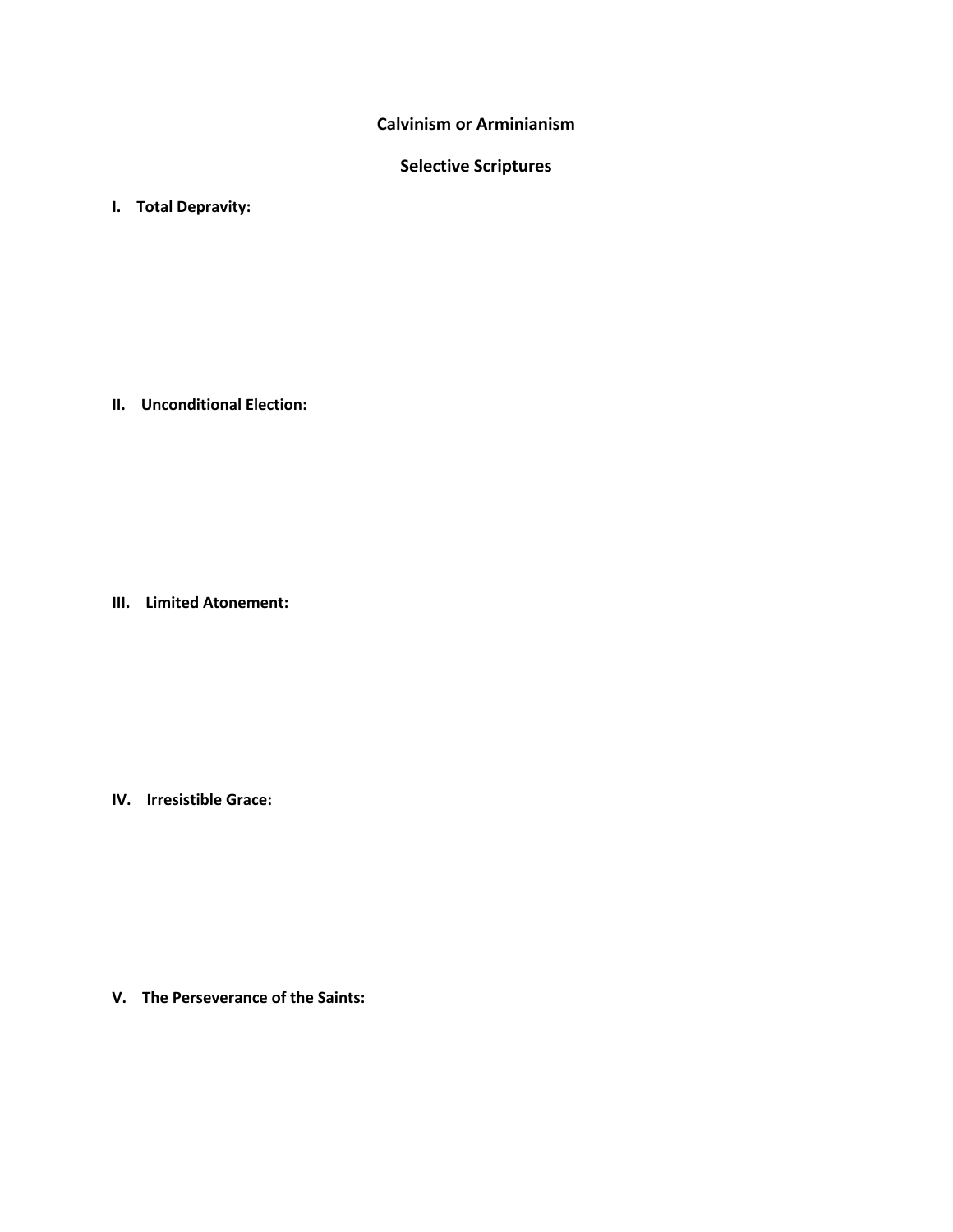# **Calvinism or Arminianism**

# **Selective Scriptures**

### **Introduction:**

- to understand how and why the system of theology known to history as Calvinism came to bear this name and to be formulated into the "Five Points" one must understand the theological conflict which occurred in Holland during the first quarter of the  $17<sup>th</sup>$  century
- it was the year 1610, just one year after the death of Jacob Arminius (a Dutch seminary professor) that the "Five Articles of Faith" based on his teachings were drawn up by his followers
- the Arminians, as his followers came to be called, presented these five articles to the State of Holland in the form of a "Remonstrance" that is a protest
- the Arminian party insisted that the "Belgic Confession of Faith" and the "Heidelberg Catechism" (both the official expression of the doctrinal position of the Churches of Holland) be exchanged to conform to the doctrinal views contained in the "Remonstrance"
- the Arminians objected to those doctrines upheld in both the "Confession and the Catechism" relating to the following
- human inability, predestination, particular redemption, irresistible grace, and the perseverance of the saints
- it was in connection with these matters that they wanted the official standards of the Church of Holland revised
- now, the system of thought embodied in the "Remonstrance" contains the theology known today as Arminianism
- and Arminian theology maintains the following five positions;
- 1) man is never so completely corrupted by sin that he cannot savingly believe the gospel when it is put before him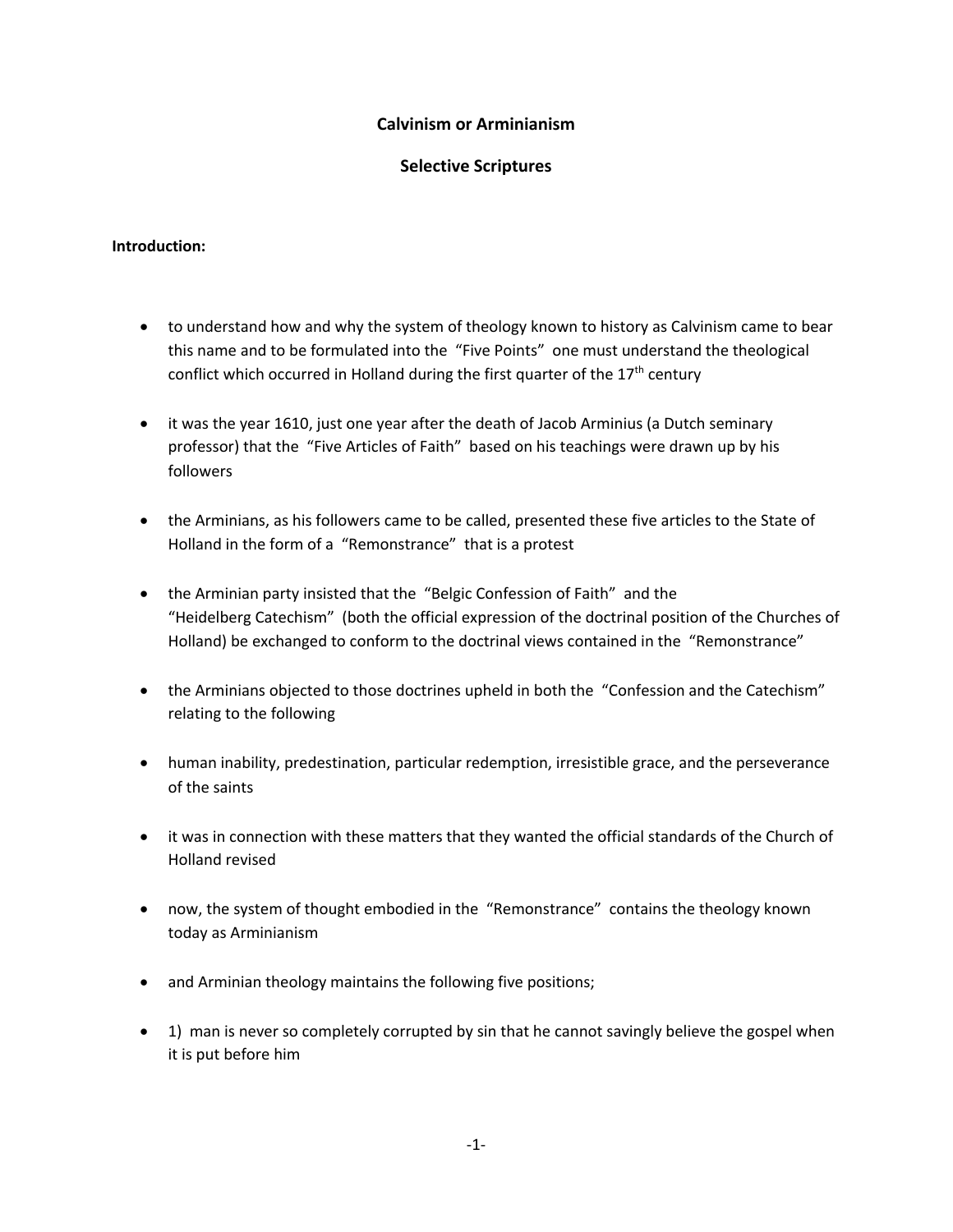- 2) God's election of those who shall be saved is prompted by His ability to foresee that they will of their own accord believe
- 3) Christ's death did not ensure the salvation of anyone, for it did not secure the gift of faith to anyone, because there is no such gift; therefore, what it did do was create a possibility of salvation to anyone if they believe
- 4) man is so independent of God, that the Holy Spirit's application of Christ's saving work is contingent on the sinner's prior acceptance of the gospel
- 5) eternal life is not secured when a sinner comes to Christ, but depends on the Christian's faithfulness to Christ, until death
- loved ones, this summary of Arminianism expresses what many Christians in the visible contemporary church believe today
- and what all five of these articles share is the insistence that the sovereignty of God's grace must in some way be limited by the freedom of human choice
- in other words, Arminianism made man's salvation dependent ultimately on himself
- and saving faith being viewed throughout as man's own work
- for the Arminian, salvation is accomplished thru the combined efforts of God, who takes the initiative and man who must respond
- thus, man's response being the deciding factor that system of theology friends, makes God subject to man
- now, in response to the "Five Articles of Faith" of Arminianism, a national "Synod" was called to meet in Dort in 1618, for the sole purpose of examining the articles of Arminius in the light of Scripture
- thus, the great "Synod of Dort" was convened in Holland on November 13, 1618
- there were 84 members, including delegates from England, Germany, and Switzerland
- they held 154 sessions during the seven months that the "Synod" met
- the "Synod" had given very close examination to the "Five Articles of Faith" which had been advanced by the "Remonstrance"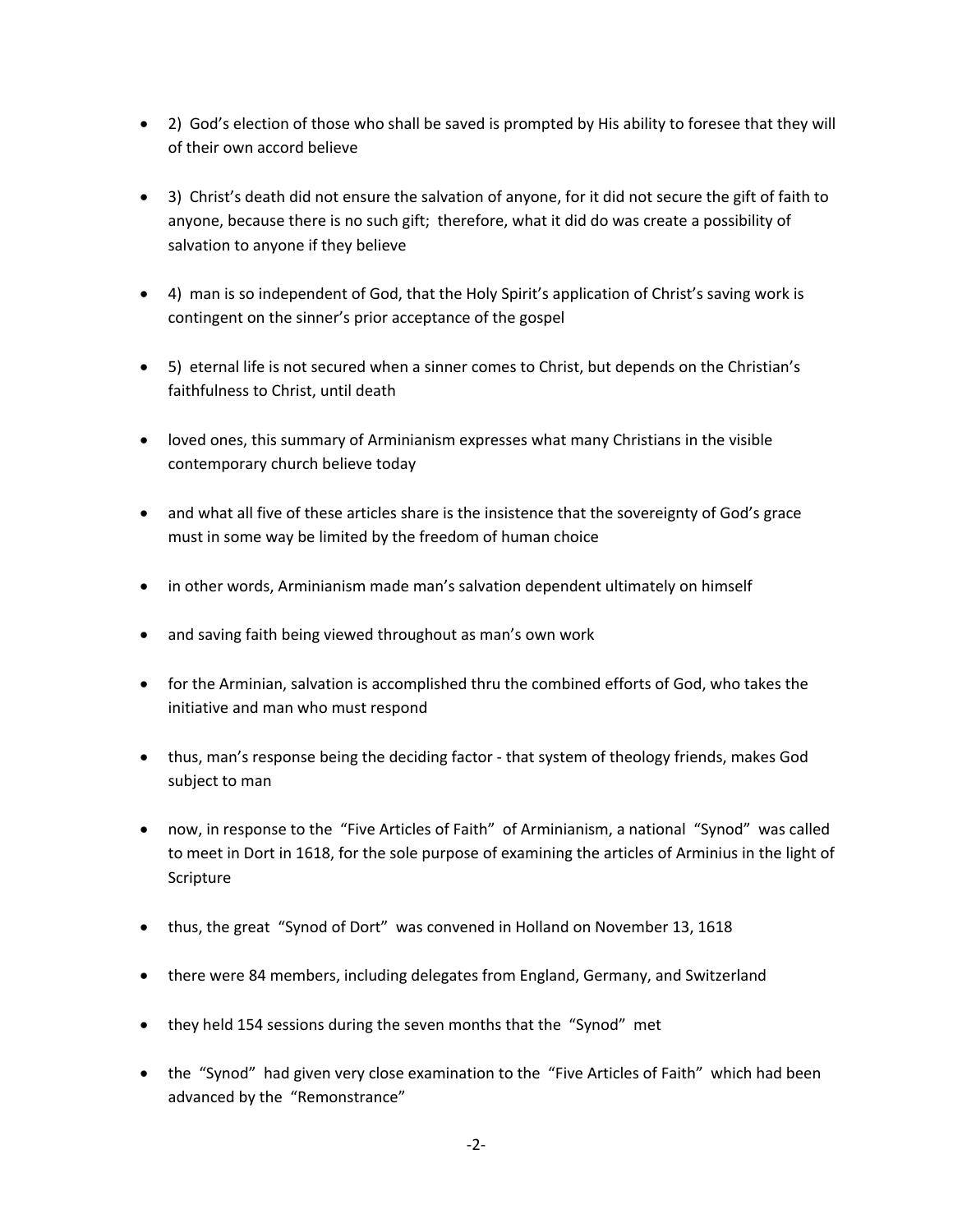- and after close and careful scrutiny with the testimony of the Scriptures, the delegates failed to reconcile the "Five Articles of Faith" with the teaching of the Word of God
- unanimously the delegates rejected them
- but, the delegates felt that a mere rejection alone of the "Articles" was not sufficient
- therefore, it remained for them to set forth the true teaching of Scripture in relation to those matters called into question by the "Remonstrance"
- and this they proceeded to do, embodying the Calvinistic teaching in five chapters, which have ever since been known as the "Five Points of Calvinism"
- named after the French reformer, John Calvin (1509 1564) who had done so much in expounding and defending these Scriptural teachings
- now, no doubt it will seem strange to many in our day that the "Synod of Dort" rejected as heretical the "Five Articles of Faith" advanced by the Arminians, for these doctrines have gained wide acceptance in the modern church today
- in fact, they are seldom questioned in our generation today
- but, the vast majority of the Protestant theologians of that day took a much different view of the matter
- they maintained that the Bible set forth a system of doctrine quite different from that advocated by the Arminian party
- salvation was viewed by the members of the "Synod" as a work of grace from beginning to end
- in no sense did they believe that the sinner saved himself or contributed to his salvation
- Adam's fall completely ruined the human race
- all men by nature were spiritually dead in trespasses and sin and their wills were in bondage to sin and Satan
- and the ability to believe the gospel was itself a gift from God, bestowed only upon those whom He had chosen to be objects of His unmerited favor
- it was not man, but God who determined which sinner would be shown mercy and saved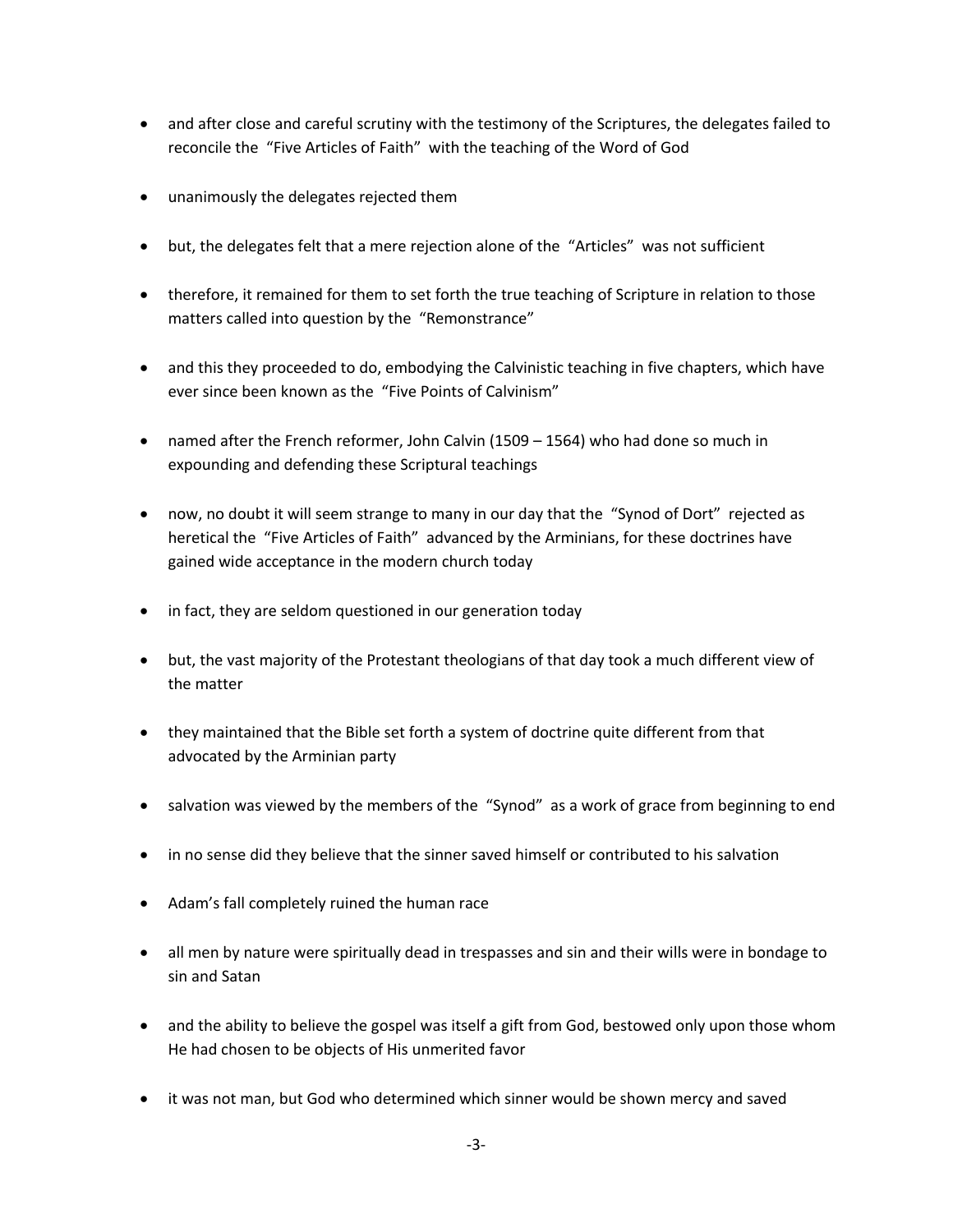- this, in essence is what the members of the "Synod of Dort" understood the Bible to teach, and they were correct
- beloved, the issues raised in this historic controversy are indeed grave
- because they vitally affect the Christian's concept of God
- the Christian's concept of sin
- and therefore, the Christian's concept of salvation
- J.I. Packer in contrasting these two systems of theology is certainly correct in asserting;
- "one makes salvation dependent on the work of God, the other on the work of man"
- "one regards faith as part of God's gift of salvation, the other as man's own contribution to salvation"
- "one gives all the glory of savings believers to God, the other divides the praise between God and man, who by believing it operated it"
- now, the question of supreme importance is not how the system under consideration came to be formulated into the five points, or why it was named Calvinism
- **but, is it supported by Scripture**
- friends, the final court of appeal for determining the validity of any theological system is the inspired, authoritative Word of God
- if Calvinism can be verified by the clear and explicit declaration of Scripture, then it must be received and embraced
- if not, it must be rejected as aberrant and possibly heresy
- you've heard me say this over and over again; "Test all opinions and utterances on the altar of Biblical fidelity" E.G. Young, professor of theology at Westminster Chapel , during the Martyn Lloyd Jones era
- and that's precisely what we are going to do, verify with Scripture the **"Five Points of Calvinism"**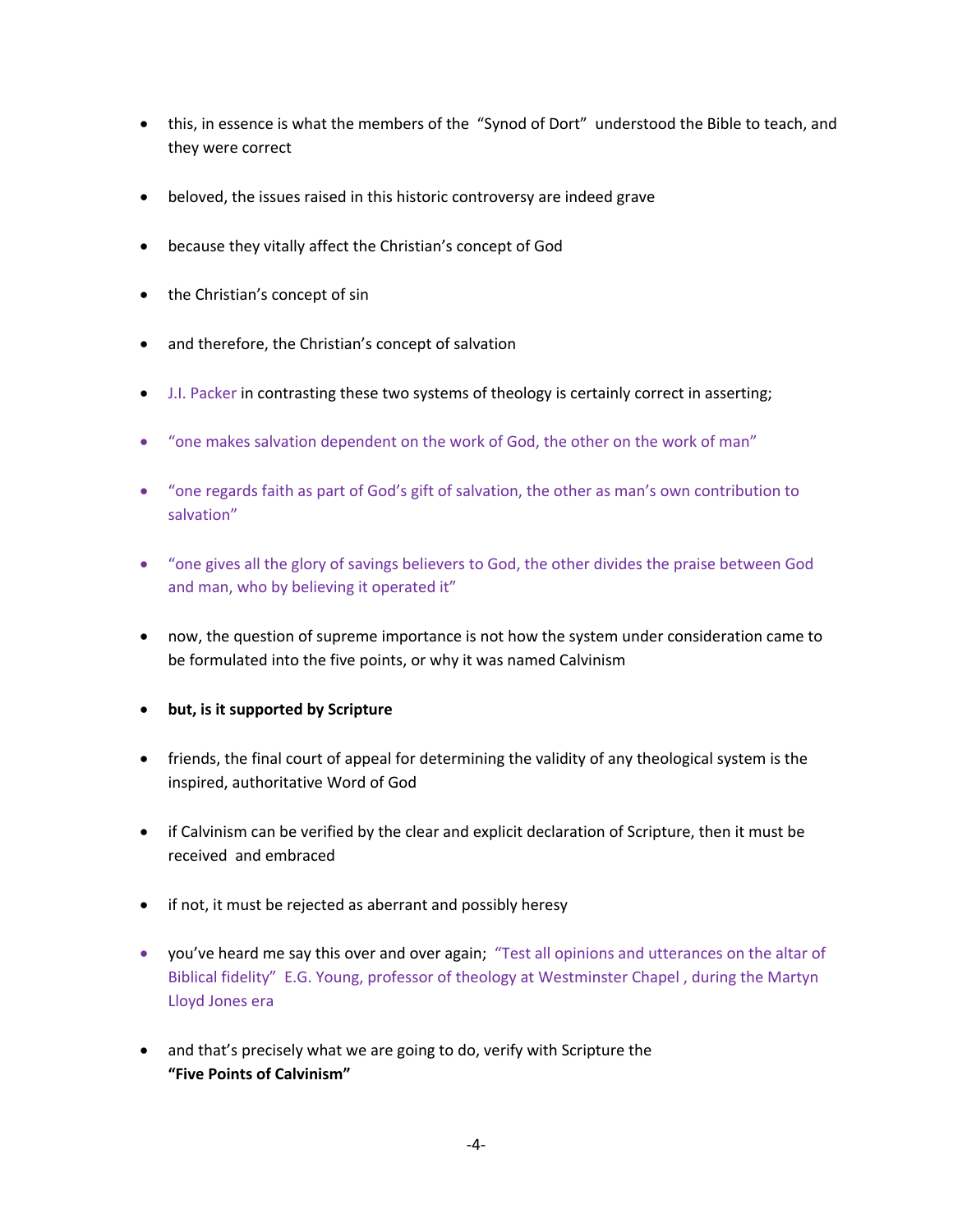### **I. Total Depravity:**

- **"Total Depravity"** is the first of Calvinism's famous five points
- it is somewhat unfortunate that the doctrine is called **"Total Depravity"** because this title can be misleading
- it has prevailed because it fits the familiar acronym **"TULIP"** where the **"T"** makes up the term **"Total Depravity"**
- but, the term is misleading because its suggests a moral condition of utter depravity
- that man can do no good
- that man is entirely destitute of any good virtue
- but, this belief that man can do no good is very erroneous
- men are capable of doing good deeds
- to be **"Totally Depraved"** is to suffer from corruption that pervades the whole person
- sin has permeated every part of our physical, mental, and emotional makeup so that there is nothing about us that remains untouched by sin
- this corruption invades every aspect of our being, so that nothing we are or do is completely free from sin
- loved ones, in this sad and pervasively sinful state, we have no inclinations to seek God
- in our unregenerate state, we do not have the free will capacity for believing on or receiving Jesus Christ as Lord and Savior
- even faith must come as a gift, because prior to the regenerating work of the Holy Spirit our depravity renders us impotent to cooperate with God's saving grace
- therefore, human inability would be a much better description of man's condition
- you see, since the fall man rests under the curse of sin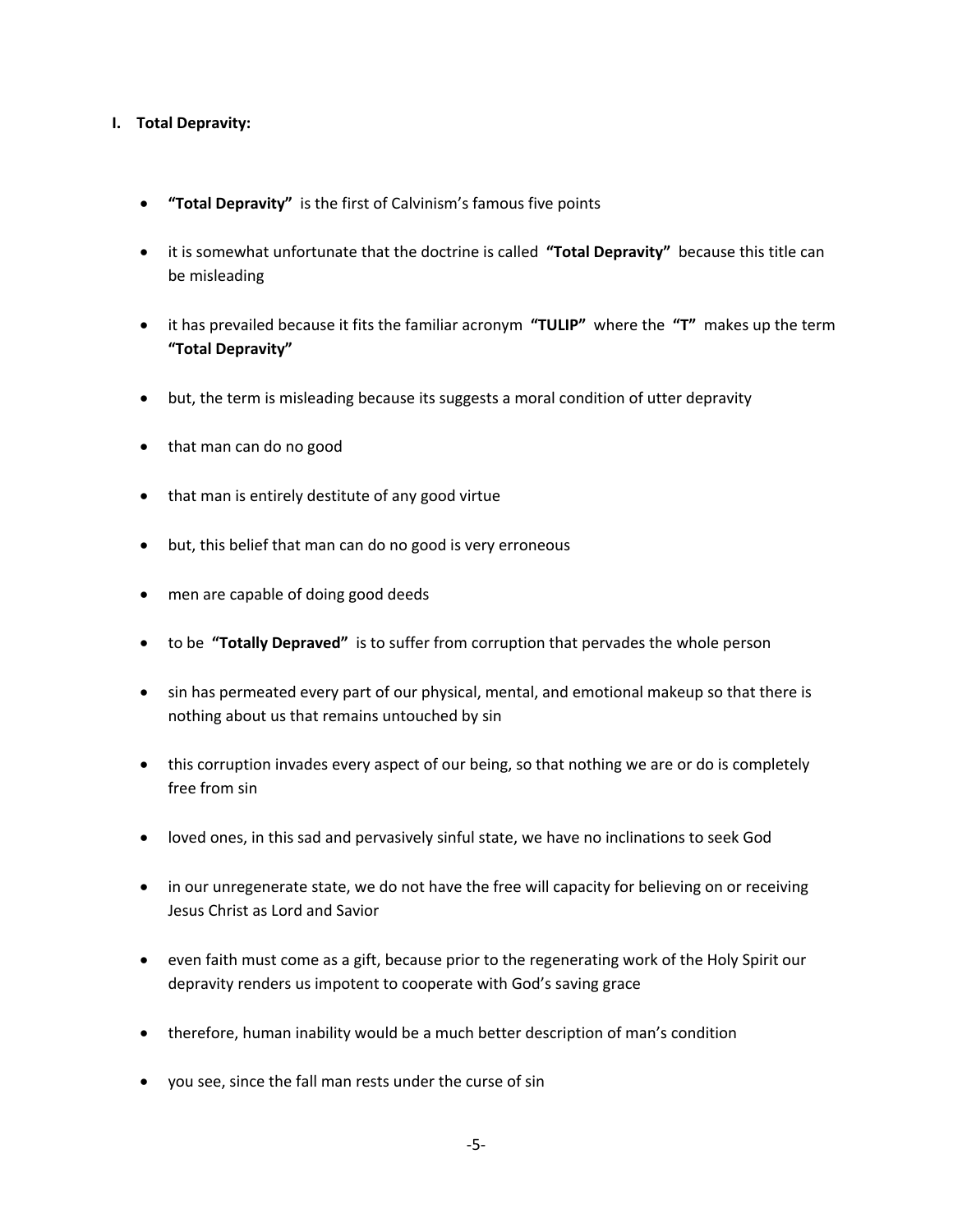- that he is actuated by wrong principles
- that he is wholly unable to love God or to do anything meriting salvation is what Scripture clearly teaches
- man is a free agent, but, he cannot originate the love of God in his heart
- as the bird with a broken wing is free to fly but not able, so the natural man is free to come to God but not able
- how can he repent of sin when he loves it ???
- how can he come to God when he hates him ? ? ?
- John 3:19; "And this is the condemnation, that the light has come into the world, and men loved darkness rather than light, because their deeds were evil"
- John 5:40; "But you are not willing to come to Me that you may have life"
- beloved, man cannot come because he will not
- Paul tells us in Rom 8:7; "Because the carnal mind is enmity against God; for it is not subject to the law of God, nor indeed can be"
- you see, the natural man was born with a sin nature
- since the fall of Adam back in the garden "sin entered" all men born of woman
- turn with me please to Rom 5:12, Rom 3:23, Job 5:7, Job 14:1,4, Job 15:14-16, Psa 51:2-3,5
- loved ones, Scripture clearly illustrates the fact that all men are born in iniquity and sin
- man's condition is clear, from conception sin has poisoned all men to the core
- the great Apostle Paul quoting the O.T. summarizes the universal condition of man
- turn with me please to Rom 3:9-18,23
- friends, in bringing the whole human race before the tribunal of God, Scripture indicates all of us, without exception are unrighteous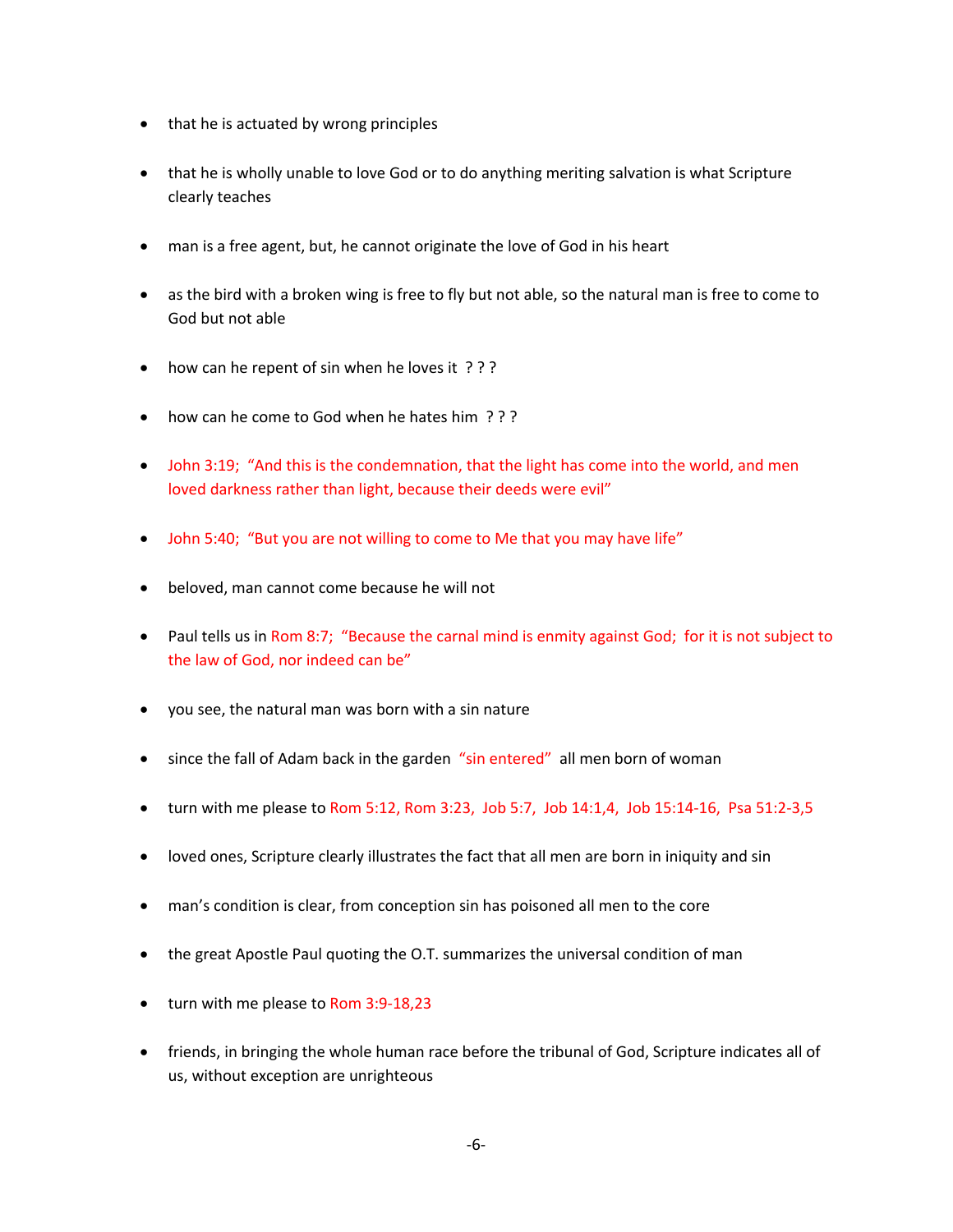- "There is none righteous . . . . . ." now the qualifying phrase ". . . . . . no, not one"
- sin, has become man's natural bent so that he has no desire for salvation
- but, fallen man is never compelled to sin
- no, he does it freely and delights in it
- because his dispositions and desires are so inclined, again John 3:19
- now, Scripture also declares that fallen man is a captive, a willing "slave of sin"
- and entirely unable to deliver himself from its bondage and corruption
- a state in which the subject is free only to do the will of his master, which in this case is sin
- it was to this which Jesus referred when He said; "Most assuredly, I say to you, whoever commits sin is a slave of sin" John 8:34
- is the natural man really a free agent ??? certainly not free towards his salvation
- Scripture attests that he is a "slave of sin"
- Paul summarizes the Biblical description of fallen man in Ephesians
- turn with me please to Eph 2:1-5, Eph 4:17-19
- even Colossians has something to say about the description of fallen man
- turn with me please to Col 2:13
- several more passages I'd like to share with you regarding the fallen condition of man
- turn with me please to Gen 6:5, Psa 58:3, Psa 143:2, Pro 20:9, Ecc 7:20, Ecc 9:3, Jer 17:9, Titus 1:15,
- it is this human inability which the Scriptures teach when they declare; "So then, those who are in the flesh cannot please God" Rom 8:8
- or as the writer of Hebrews expresses; "But without faith it is impossible to please (God)  $\dots$ ."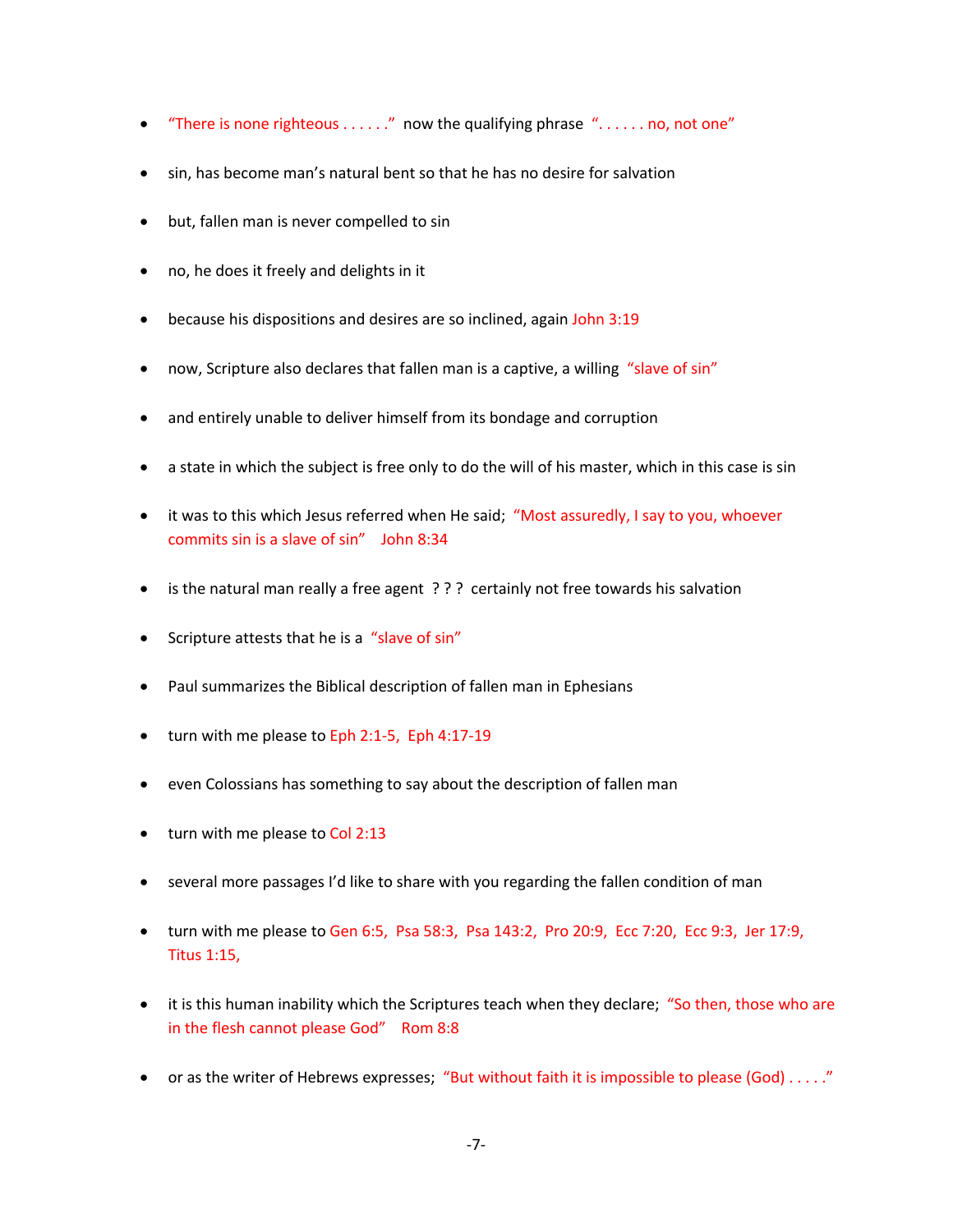### **II. Unconditional Election:**

- the fall of the human race into a state of sin and misery is the basis and foundation of the system of redemption which is set forth in the Scriptures
- and the first link in the redemption plan is the doctrine of election, **"Unconditional Election"**
- the term **"Unconditional"** simply means; 'with no conditions attached'
- since the condition of the human race is as bad as the Biblical doctrine of depravity indicates it is, then salvation must originate with God
- it must be a work of the Triune God accomplished and applied by Him without any assistance on our part
- now, we know this to be true because Paul clearly emphasized that humanity is never going to "seek" God
- Rom 3:11; ". . . . . . There is none who seeks after God"
- therefore, God is going to have to reach out to us and save us
- and that is exactly what God does
- and the first step in this reaching out is God's determination to do it, which is what the word **"election"** refers to
- that is, God's sovereign choice outside of man
- read attached "The Five Points of Calvinism; Defined, Defended, Documented" by David N. Steele, Curtis C. Thomas, pg30, bracketed
- **"election"** means that what happens to an individual's salvation is determined by the prior decision of God
- the One who established the decrees of salvation in Christ "before the foundation of the world" Eph 1:4
- **"Unconditional"** indicates that this decision is made apart from anything God might foresee in the sinful man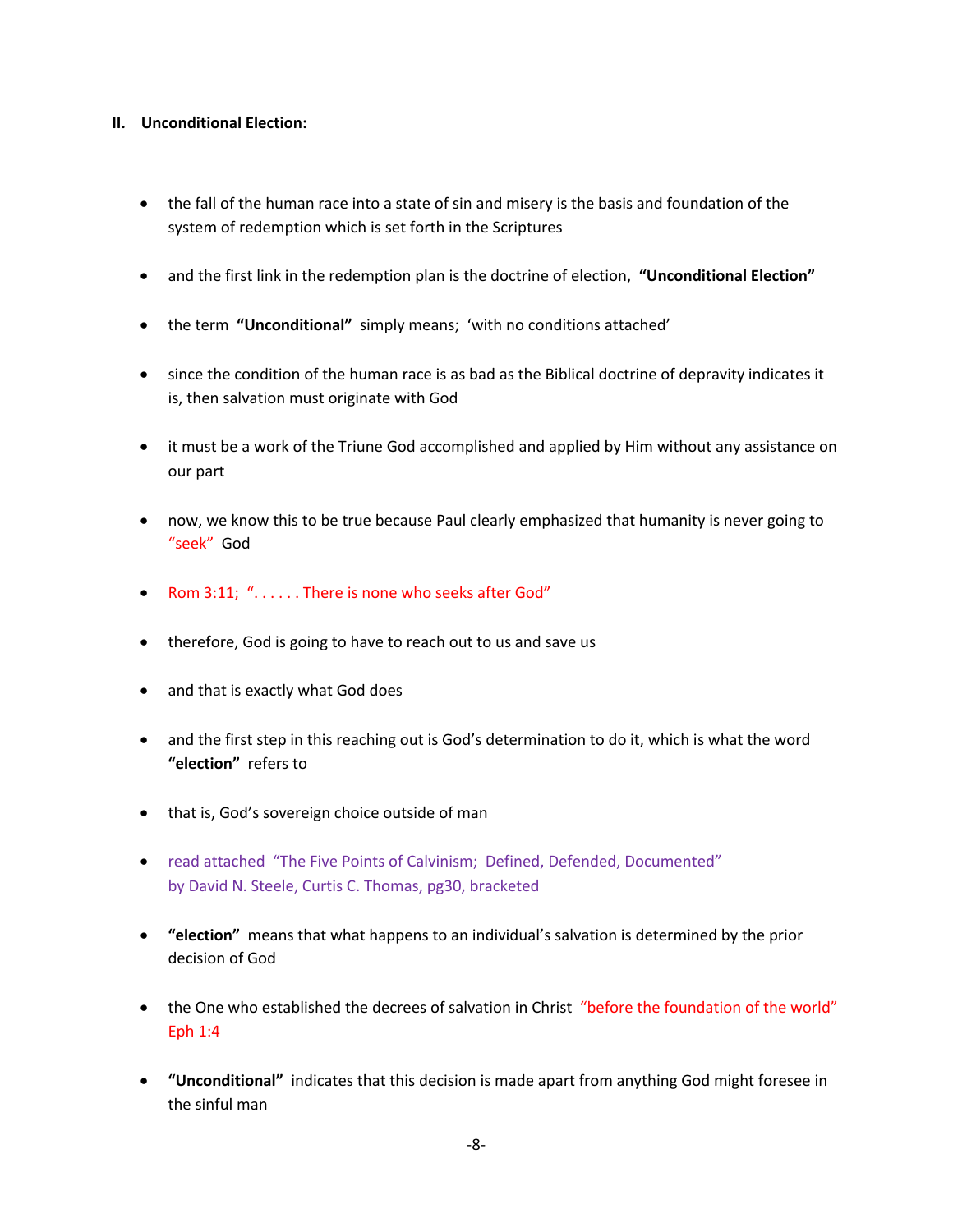- if **"election"** was based on anything the sinner might be or do, then ultimately salvation would depend on human merit
- but, in order to prove that salvation is all of grace **"Unconditional Election"** is a loving act of God's sovereign choice and will
- now, we must realize that **"Unconditional Election"** encompasses the doctrine of predestination
- and of course the agent of predestination is God Himself
- you see, from all eternity past, God decided to save some members of the human race and to let the rest of the human race perish
- God made a choice, and Jesus expressed that choice very clearly
- John 15:16; "You did not choose Me, but I chose you and appointed you . . . . . ."
- yes, God made a choice, and He chose some individuals to be saved unto everlasting life in heaven
- and He chose to pass over others, allowing them to suffer the consequences of their sin, eternal punishment in hell
- now, the question is, do we find this doctrine taught in Scripture ???
- turn with me please to Eph 1:4-11
- loved ones, notice how strongly Paul speaks of **"election"**
- he says that  $\sqrt[n]{\ldots}$  (God) chose us  $\ldots$  ... ...  $\sqrt[n]{\ldots}$  vs. 4, not that we chose God
- then Paul adds that  $\lq\lq$ ..... (God) predestined us ......" vs. 5 or  $\lq\lq$ ..... (God) predetermined us . . . . . ."
- moreover, the sovereign choice is emphasized by the statement that "...... (God) chose us in (Christ) before the foundation of the world . . . . . ." vs. 4
- that is "...... (God) chose us ......" not because of ourselves and our merits, but because of  $"$ . . . . . . (Christ Jesus) . . . . . . . "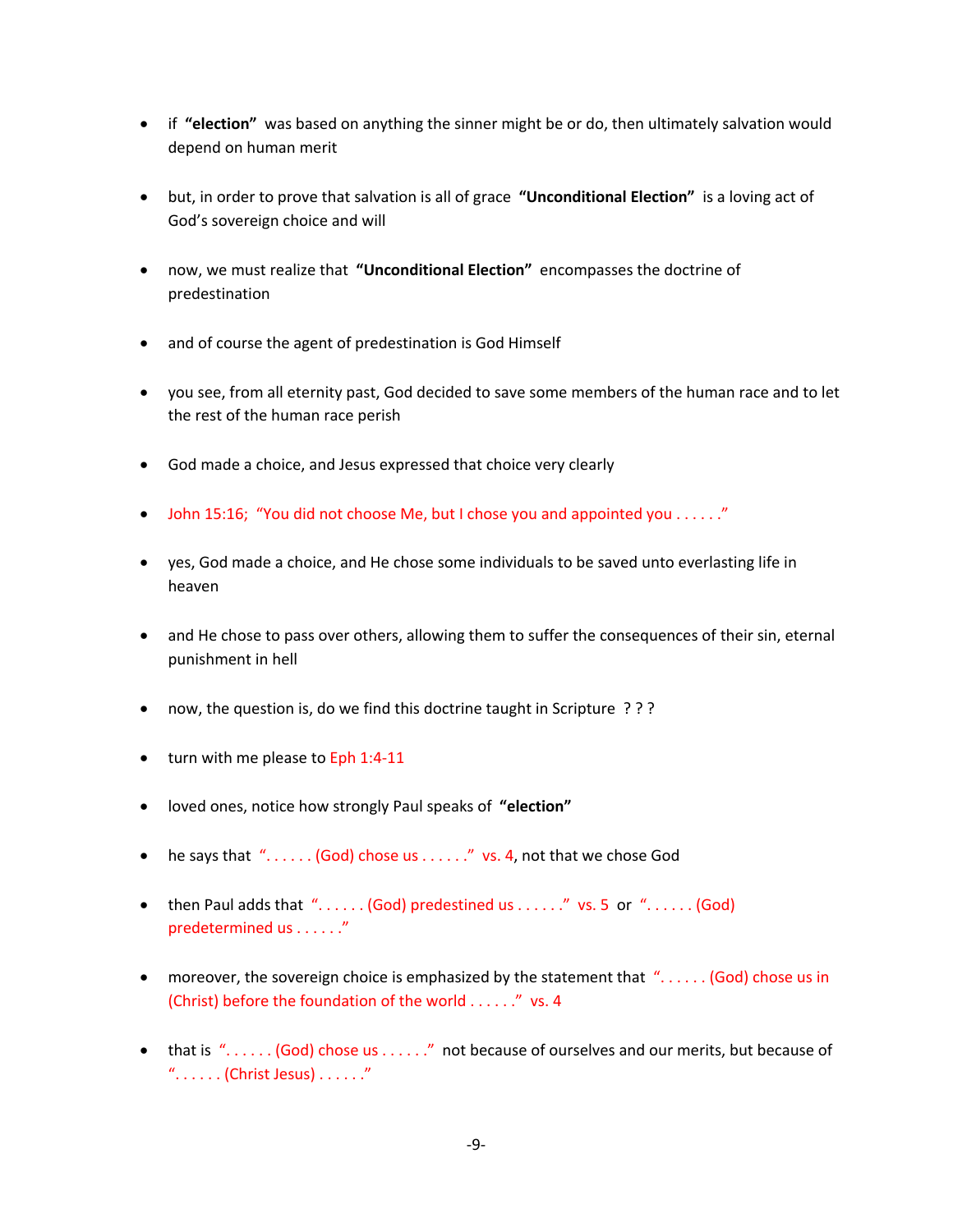- and that took place "...... before the foundation of the world ......"
- friends, we did not even exist to provide any works for God to see
- thus, Eph 1 excludes an **"election"** that is based on anything found in ". . . . . . us . . . . . ."
- now, this conclusion is further strengthen when Paul adds that this choice and predestination is ". . . . . . according to the good pleasure of (God's) will" vs. 5
- you see, God did not choose man because He foresaw anything worthwhile in man, such as faith
- for then He would have said that 'He predestined us according to the foreseen faith of man'
- but no, Paul omits any reference to man and says that the reason is to be found in "...... (God's) good pleasure ......" alone
- yet, to bring out more forcibly this **"Unconditional Election"** this sovereign choice of God, which was not based on anything in man, Paul adds the phrase "...... according to ..... (God's) will " vs. 5
- this was not necessary for Paul's reasoning
- he said the choice was  $\lq\lq\lq\lq$ ..... according to (God's) good pleasure ......."
- that statement alone was sufficient to indicate that God's choice was for reasons entirely within Himself
- but, when Paul added ". . . . . . according to . . . . . . (God's) will " that indicated more strongly still the freedom of God's choice
- and the fact that the reason is to be found in  $\ldots$  (God's) will " alone, that ends the argument
- Psa 65:4; "Blessed is the man You choose, and cause to approach You"
- beloved, the Scriptures represent **"Unconditional Election"** as occurring in time past irrespective of personal merit, and altogether by the sovereign act of God
- and you yourself can see that all the past references of Scripture shows that God does not "elect" people because of something in them that attracts God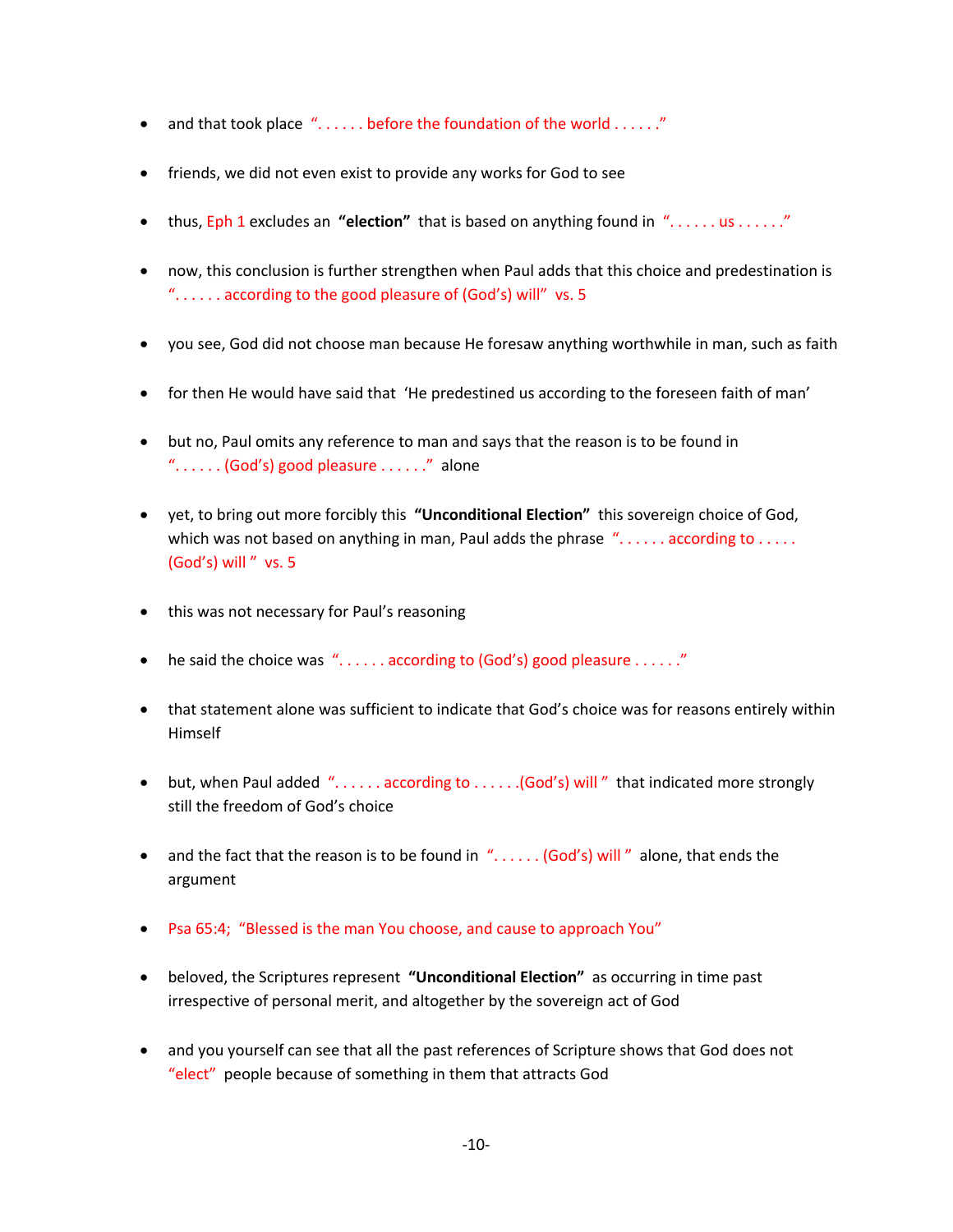- Rom 5:8; But God demonstrates His own love toward us, in that while we were still sinners, Christ died for us"
- here we see that God's love was not extended towards us because we were good
- but, in spite of the fact that we were bad
- in fact,  $"$ ...... while we were still sinners ......."
- now, one of the most powerful passages of Scripture proving God's sovereignty in **"Unconditional Election"** is the irrefutable chapters of Rom 9, 10, 11
- the Apostle Paul dedicated these three chapters in the Book of Romans to clearly illustrate the sovereignty of God in His "Unconditional Election" of the "elect" to salvation
- turn with me please to Rom 9:4-26
- the chief argument of Rom 9-11 is this; How can the Israelites who had all the blessings of God in the past, be spiritually lost ? ? ?
- has God forgotten His promises to Israel ? ? ?
- Paul answers these questions with a firm no
- vs. 6; "But it is not that the Word of God has taken no effect. For they are not all Israel who are of Israel"
- without me having to provide an entire exposition on Rom 9, allow me to flush out the important points that Paul has established to prove the sovereignty of God in **"Unconditional Election"**
- after Paul answers the rhetorical question in Rom 9:6, he goes on in the rest of the chapter to show that salvation does not come because one is a physical descendent of Abraham
- Paul has to work against the idea that salvation is passed on biologically or through the visible nation of Israel
- that salvation is given by the sovereign grace of God through **"Unconditional Election"**
- and the first example given is found in the fact that in Rom 9:7, Paul speaks of the sovereign choice of Isaac over Ishmael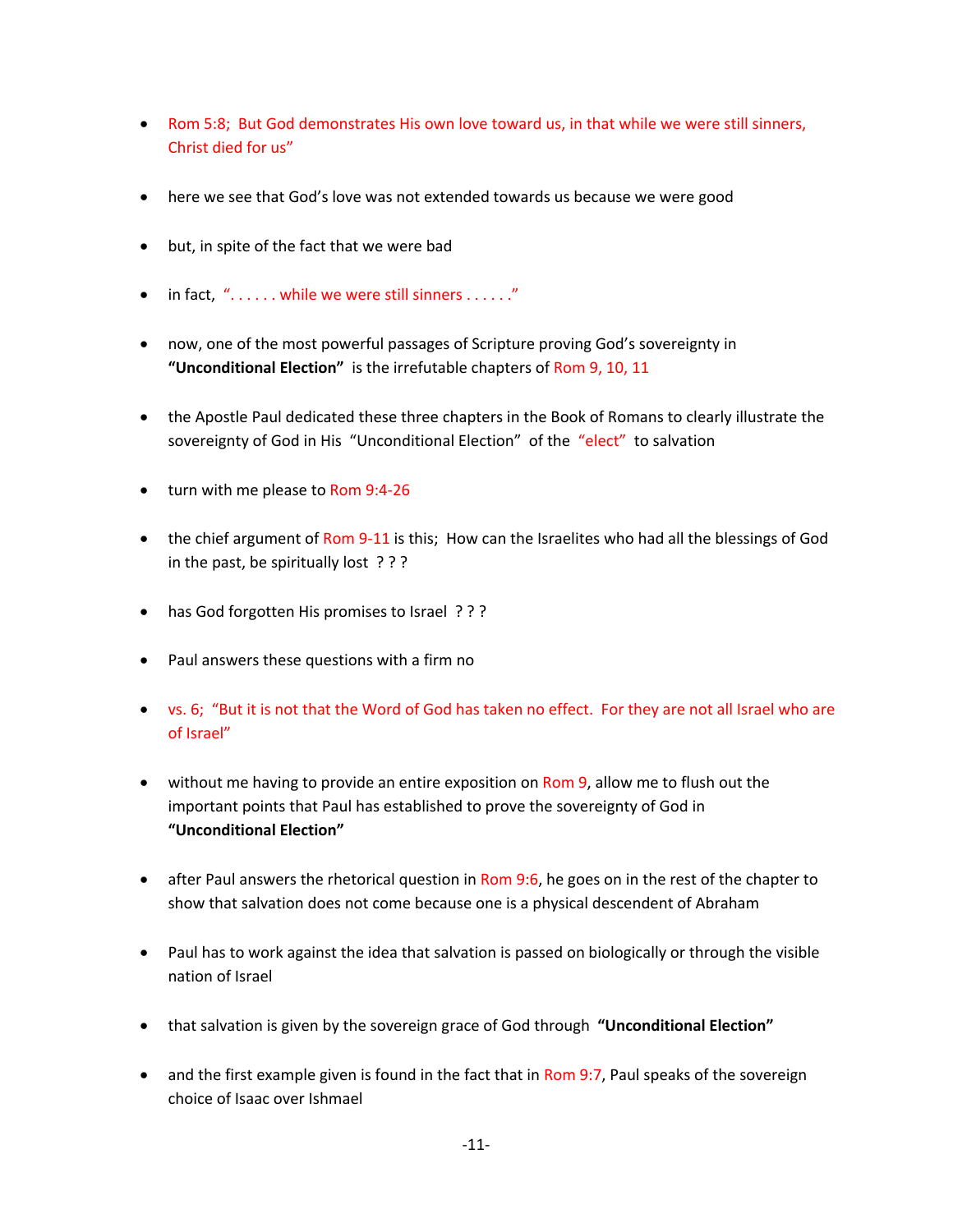- you see, in the middle east culture the first born son receives the blessing and the inheritance always from his father
- Abraham's first born son was Ishmael
- but, in Rom 9:7, Paul speaks of God sovereignly choosing Isaac and disregarding the common practice of the first born son receiving the blessing
- vs. 7; ". . . . . . In Isaac your seed shall be called"
- then Paul points to the same sovereign choice God makes in the case of Jacob and Esau
- Jacob and Esau had the same parents and were even born at the same time
- they were twins
- yet, God sovereignly chose Jacob and passed by Esau the first born of the twins
- to show that God's choice was not based on foresight, Paul writes that God made His choice known to Rebecca before her twins were born
- before they had done anything good or bad
- vs. 11; "(for the children not yet being born, nor having done any good or evil  $\dots$ )"
- this was done Paul says, to show "...... that the purpose of God according to election might stand . . . . . ." vs. 11
- loved ones, God did not choose Jacob because He foresaw that he would be good
- nor did God choose Jacob because He foresaw that he would believe
- the source of the choice is not found in man, but in  $\ldots$  ... . . . (God) who calls)" vs. 11
- to clinch the sovereignty of this choice, God simply states ". . . . . . Jacob I have loved, but Esau I have hated" vs. 13
- now, Paul feels the sense of dissatisfaction that will undoubtedly rise in the minds of those who read this letter
- he senses that some will very naturally think, How can God be like that ???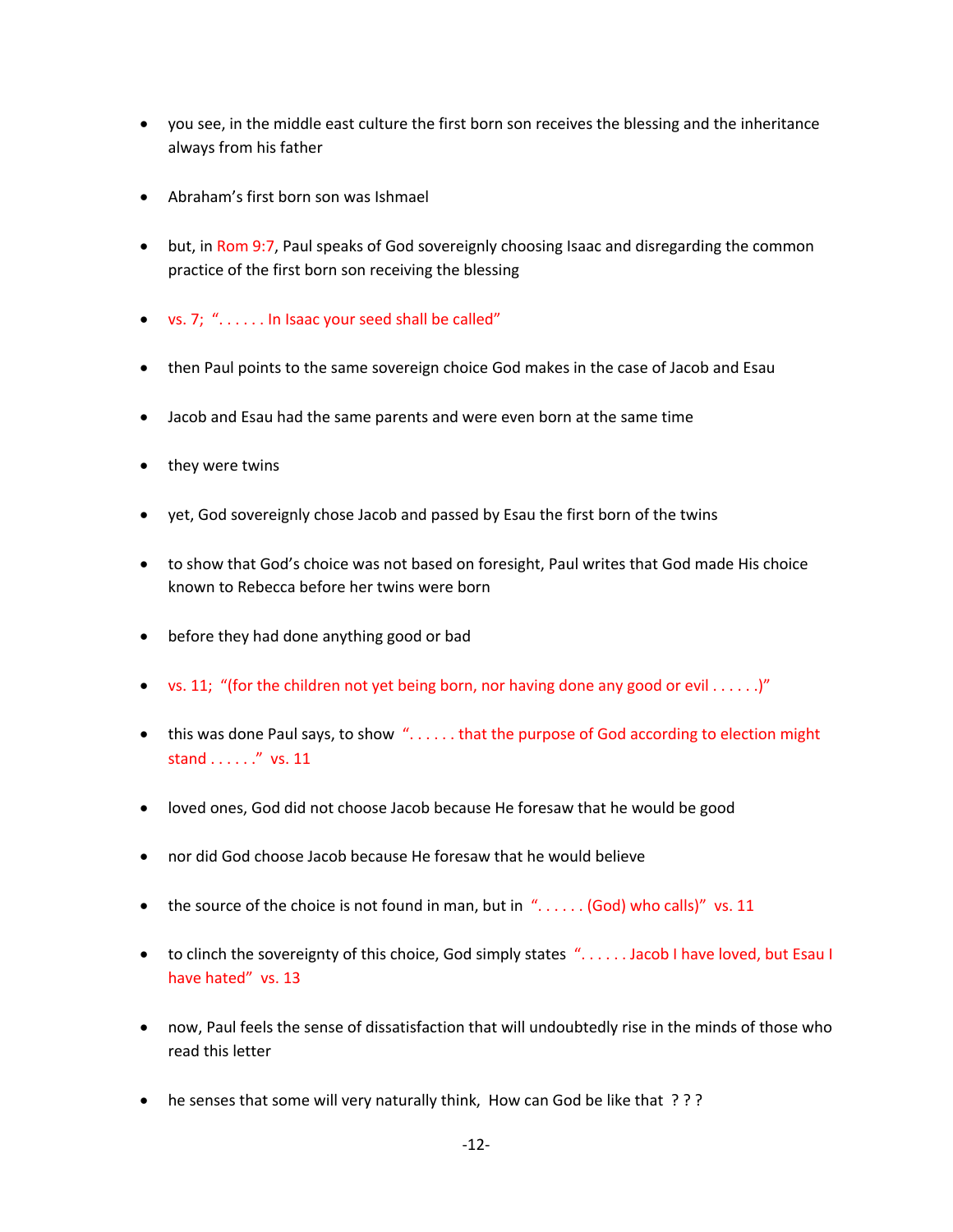- He isn't fair loving one and hating the other even before they were born and therefore before they had a chance to prove themselves
- so, in the next verse, vs. 14, Paul asks the question "What shall we say then? Is there unrighteousness with God? Certainly not!"
- friends, that's the rub of it
- **"Unconditional Election"** seems to imply there's injustice in God
- or so man reasons
- but, do you really want to question the justice of God
- God would be justified to pass by all of humanity and not exercise His grace and mercy on anyone
- if God were to exercise His justice, no one would be saved
- no, I don't think we want to question the justice of God
- now, before we go on to see Paul's answer to this charge, reflect for a moment that this very question Paul asks presupposes **"Unconditional Election"**
- the question of injustice in God never, never arises in the Arminian Theology
- for according to the Arminian, God is not arbitrary in His **"election"** since He foresees who will exercise good deeds and faith
- according to the Arminian, God's choice is based on something that man does or believes
- therefore, His foreordination is entirely fair, because it is decided upon the merits of man
- you see, the charge of injustice in God can only arise on the basis of **"Unconditional Election"**
- to man it seems foolish to speak of a good and fair God who simply chooses Jacob and passes by Esau, especially when Jacob is no better nor none deserving than Esau
- its foolishness man thinks
- God must be unjust man thinks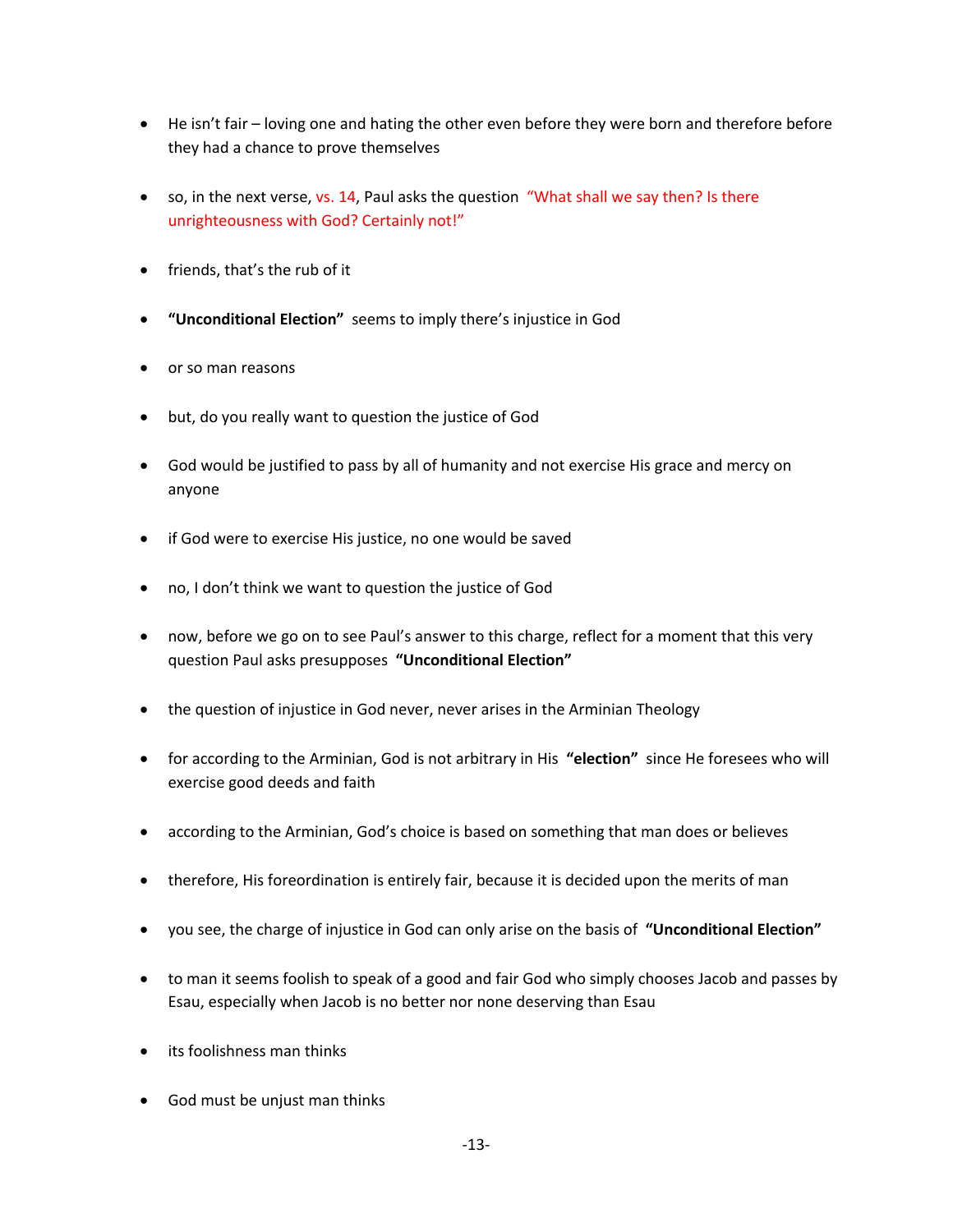- but, the very fact that Paul raises the question of unfairness presupposes that he is speaking about **"Unconditional Election"**
- for the Arminian who believes in conditional election, there is no possibility of raising the question of injustice
- but, Paul does, showing that he is teaching **"Unconditional Election"**
- and the answer of the infallible Word of God to Paul's question is not to retract the sovereignty of God's **"election"**
- or to try to give a rational explanation to doubting men
- no, Paul simply states; "Certainly not"
- do not ever say or think that God is unjust
- God is a good God, a holy God, and not unjust for a moment
- well, Paul goes on to state God's **"Unconditional Election"** in another way by quoting the O.T.
- look with me please at vs. 15; "For (God) says to Moses, "I will have mercy on whomever I will have mercy, and I will have compassion on whomever I will have compassion"
- Paul makes it crystal clear that it was not the actions of Jacob and Esau that determined God's sovereign choice of Jacob over Esau
- no, it was God  $'$ ...... (who) will have mercy on whomever (He) will have mercy ......"
- and later Paul reiterates that declaration
- note vs. 18; "Therefore He has mercy on whom He wills, and whom He wills He hardens"
- beloved, according to the Bible the choice is entirely up to God
- He is free to love whom He wants and He is free to pass by others
- not because of any good or bad in man, but for His own good reasons
- now, at this juncture it would be possible for us to rest our case, to rest our evidence, at any one of the numerous points mentioned above in Rom 9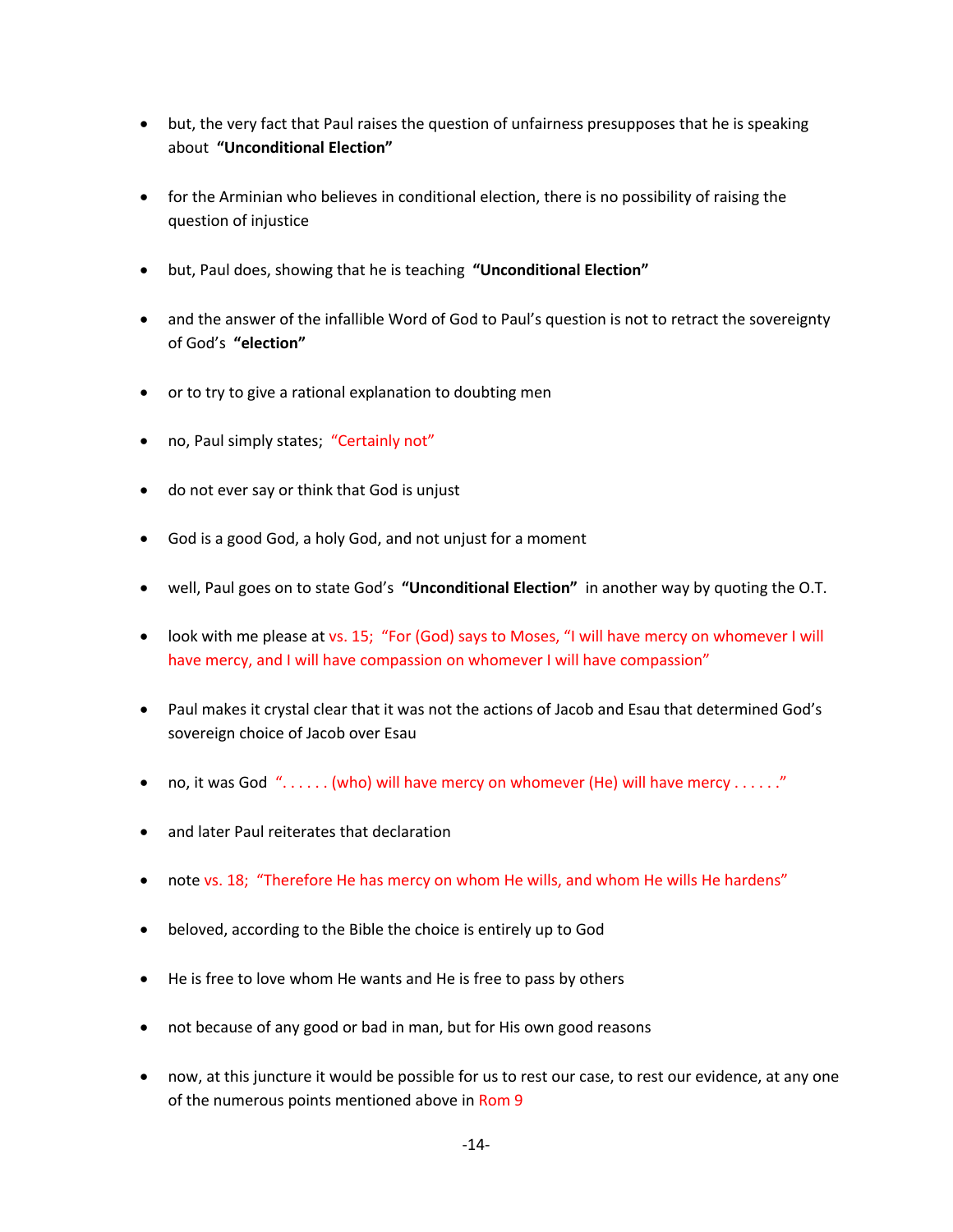- Paul has demonstrated conclusively that salvation is not of the man who works but of God that calls, and that His election is **"unconditional"**
- thus, there should be no need to go on
- and yet, it almost seems as if Paul had the Arminian in mind when he wrote vs. 16
- vs. 16; "So then it is not of him who wills, nor of him who runs, but of God who shows mercy"
- Paul says unequivocally that there can be no misunderstanding at all
- "So then it is not of him who wills . . . . . ."
- notice the little word "......it ......." "......it ......." refers to salvation
- friends, could anything be any clearer ???
- salvation does not depend on the ". . . . . . (man) who wills, nor the (man) who runs . . . . . ."
- but, salvation depends fully, solely, and wholly on God "...... who shows mercy"
- now, before moving on, one of the reasons the Arminian chooses to make man rather than God the decisive factor in his salvation, is that he hopes to save man's freedom
- they believe that if God foreordains all things, then man is not free and responsible
- so, they opt to reduce God's determinative plan and suggest that man acts freely and independent of God
- contrary to what most people think, the Calvinist teaches that man is free
- free to do exactly what he wants
- but, just because man is free, man is a "slave of sin"
- his will is bent towards sin
- his will is captivated by sin
- a drunkard, a compulsive drinker, is not free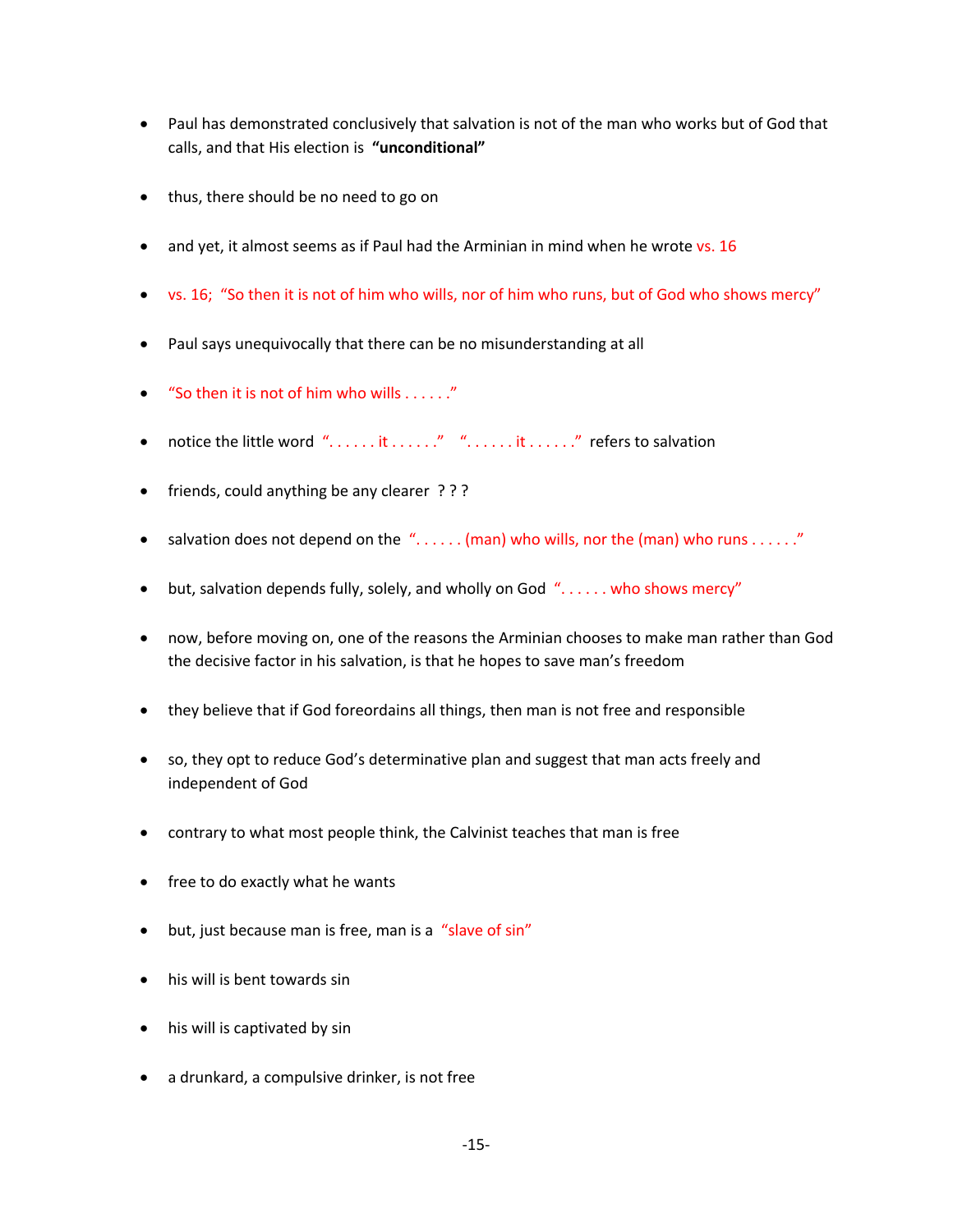- technically he has the external choice of drinking or not drinking
- but, really there is only one thing he can do
- he can no more stop drinking then he can stop breathing
- he has to drink
- why ? ? ? because he is a "slave of sin"
- and yet, he is free
- he does exactly what he wants to do
- nobody is compelling him to drink
- in the same way, the non-Christian is free
- he does precisely what he wants to do
- he follows his heart desires
- and because his heart is rotten and inclined to all kinds of evil Jer 17:9
- therefore, he freely does what he wants to do, namely, sin
- he hates the Triune God and all He stands for
- thus, in reality he will never choose God
- he cannot, for he does not want to
- just because the unregenerate is free, he's a "slave of sin"
- he is a "slave" to the devil and his evil desires, and therefore cannot serve God
- again the inability of humanity, the **"Total Depravity"** of man
- that's why their needs to be an **"Unconditional Election"**
- to those who favor a conditional view of election face a serious difficulty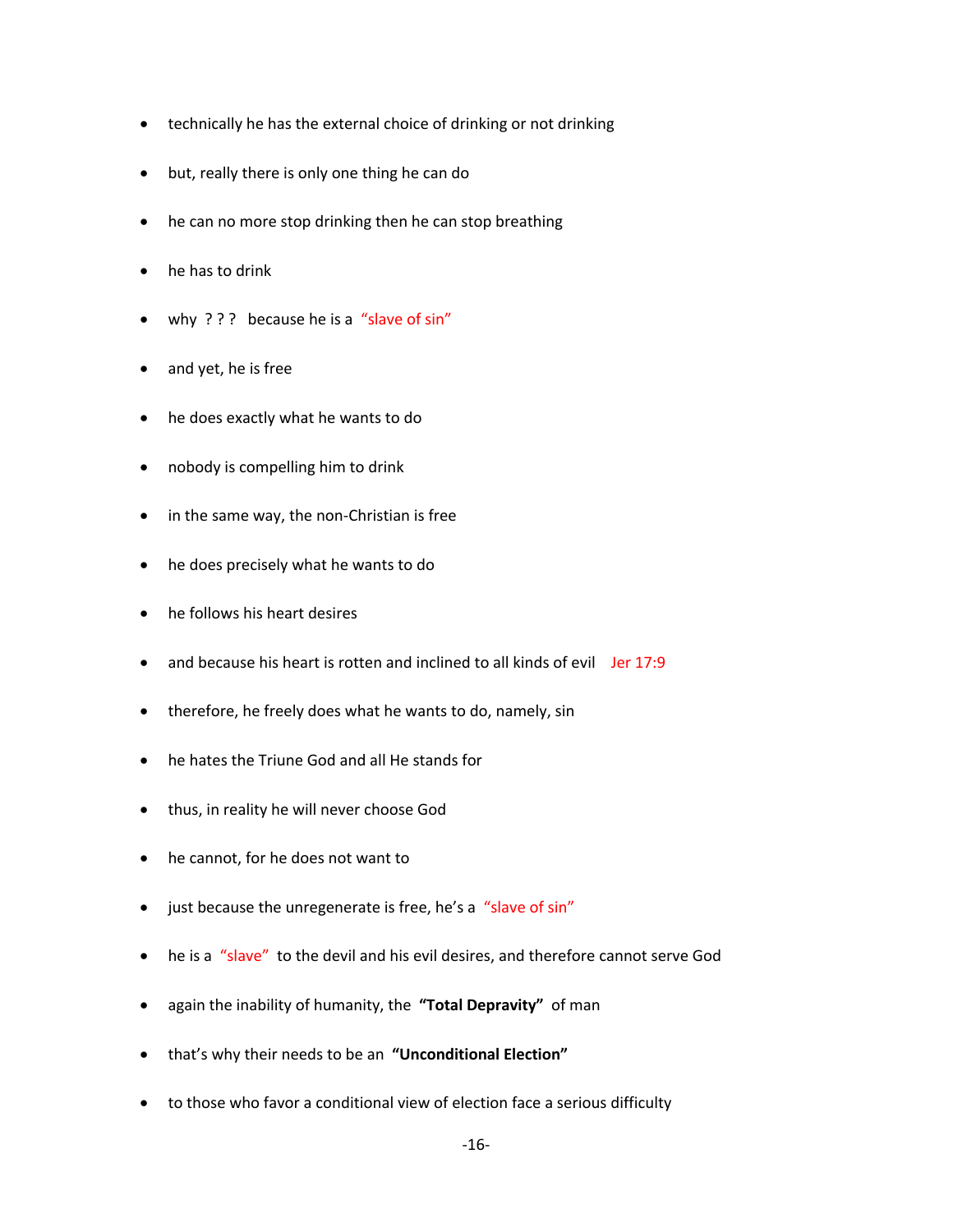- they must assume fallen people are capable of responding positively to the gospel
- this assumption presupposes that original sin weakens the will but does not render it unable to incline itself to the things of God
- you see, the Arminian believes the will is sick
- the Calvinist believes the will is "dead in trespasses and sin"
- if the Calvinist view of original sin is correct, then God would see no unregenerate person choose Christ in the future
- God would know from all eternity, that left themselves, fallen humanity will never choose Christ
- friends, the Gospel of John records that Christ addressed this matter
- turn with me please to John 6:64-68
- beloved, Jesus says that " . . . . . . no one can come to Me unless it has been granted to him by My Father"
- John relates this to the comment that "....... Jesus knew from the beginning who they were who did not believe, and who would betray Him"
- again, the reaction to the teaching of Jesus is telling
- many of His disciples deserted Him
- but, if the words are given an Arminian cast, we see no reason for the offense
- yet, if we understand Jesus' words to teach human inability, and an utter dependence on God's grace, the offense becomes understandable
- loved ones, the **"Doctrine of Total Depravity"** has offended many
- and many have rejected Calvinism precisely because of it
- earlier in John's Gospel Jesus says something similar regarding human inability
- turn with me please to John 6:43-44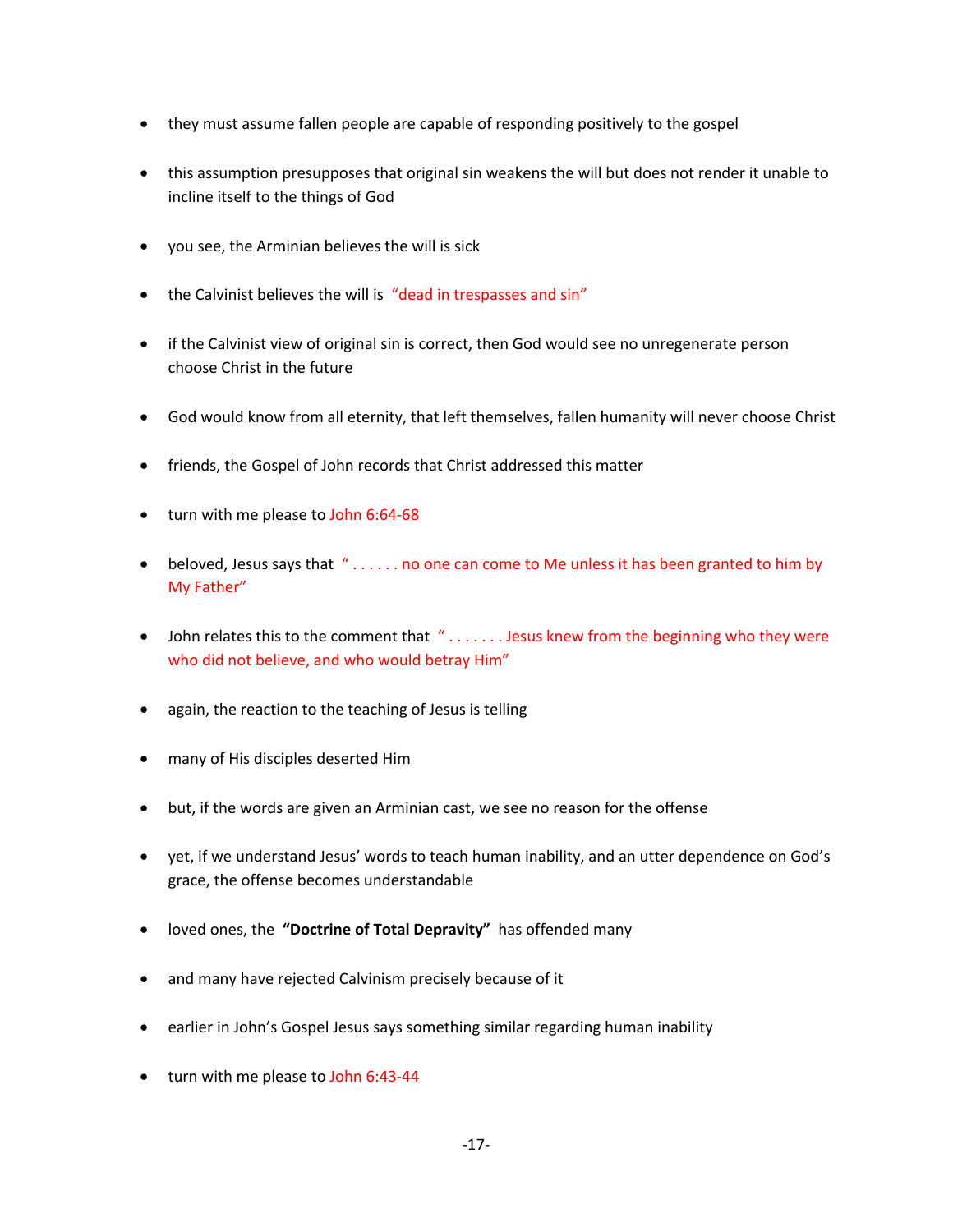- the key statement is the word  $"$ ......draw ......."
- what is meant by "...... drawing ......" ? ? ?
- the word "draw" comes from the Greek word "elko" which literally means; 'to compel by irresistible superiority'
- the word "draw" in its simplest form means; 'to compel'
- now, to see the force of this verb, let us examine two other passages in the N.T. where "elko" is used
- turn with me please to Acts 16:19, Jam 2:6
- beloved, it would be ludicrous to say that Paul and Silas were "wooed" to the authorities
- the text clearly indicates that they were compelled to come before the authorities
- this is just another argument for the need for **"Unconditional Election"**
- Calvinism does not teach that God brings the "elect" kicking and screaming against their wills into His Kingdom
- "A man convinced against his own will is not convince at all"
- no, Calvinism teaches that God so works in the heart of the "elect" as to make them willing and pleased to come to Christ
- they come to Christ because they want to
- they want to come because God has created in their heart a desire for Christ
- for the non-believer, the unregenerate, God passes over them leaving them to their own devices
- He does not coerce them to sin or create fleshly evil in their hearts
- He leaves them to themselves, to their own choices and desires
- and they always choose to reject the gospel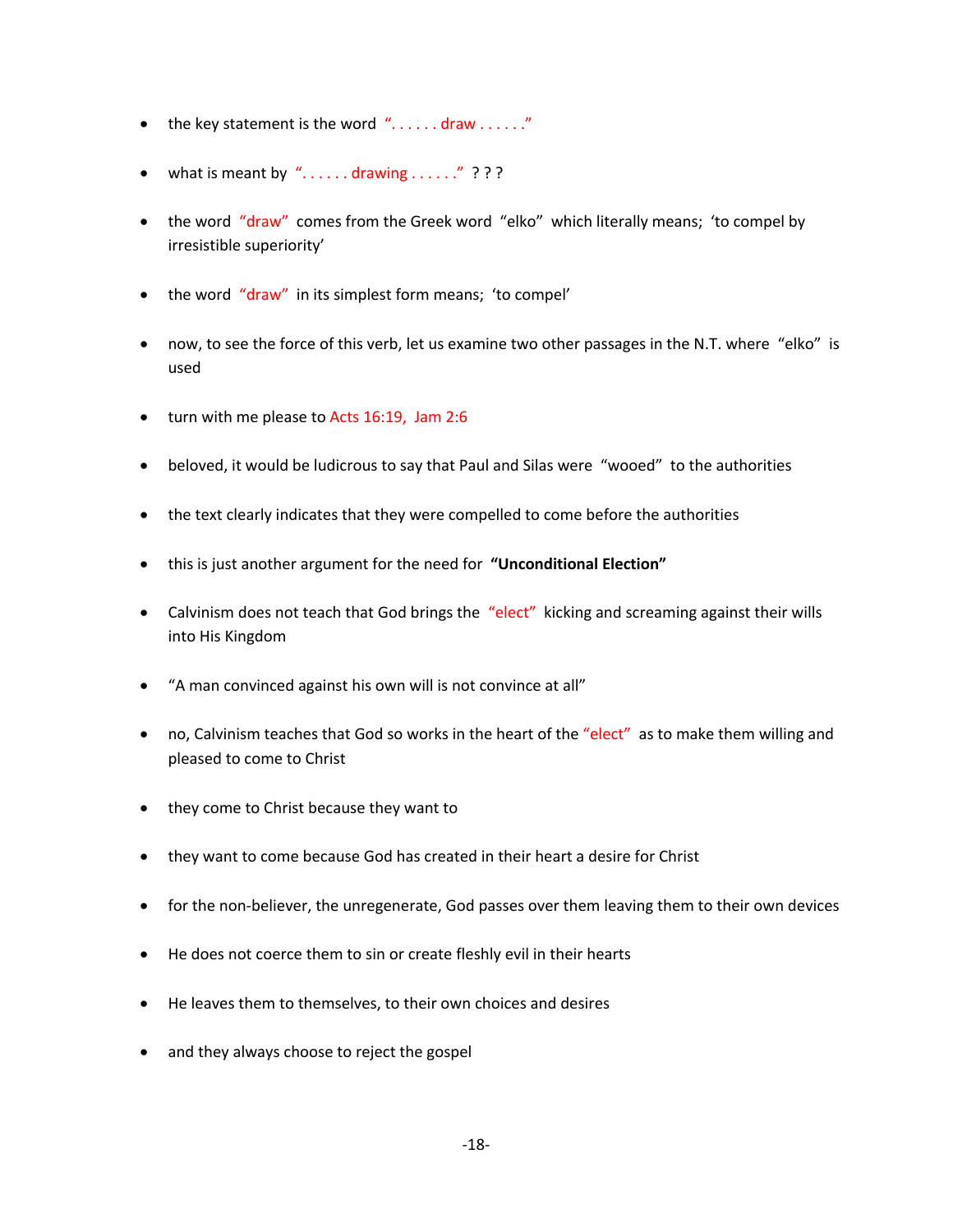- it's important to remember that in His decree of **"election"** God considers the mass of humanity in their fallen and sinful condition
- He chooses to redeem some people from this condition and to leave the rest in that condition
- He intervenes in the lives of the "elect" while He does not intervene in the lives of the lost
- one group receives mercy and the other receives justice
- turn with me please to Psa 115:3, Psa 135:6, Matt 11:27, Matt 20:15, Luke 18:7, John 15:16, Acts 13:48, Acts 18:27, Rom 10:20, Rom 11:4-6, I Cor 1:27-29, Phil 1:29, Jam 2:5
- loved ones, the **"Doctrine of Unconditional Election"** is but a part of the much broader Biblical doctrine of **"God's Absolute Sovereignty"**
- you see, the Lord God rules over heaven and earth with absolute control
- and nothing comes to pass apart from His eternal purpose, nothing . . . . . .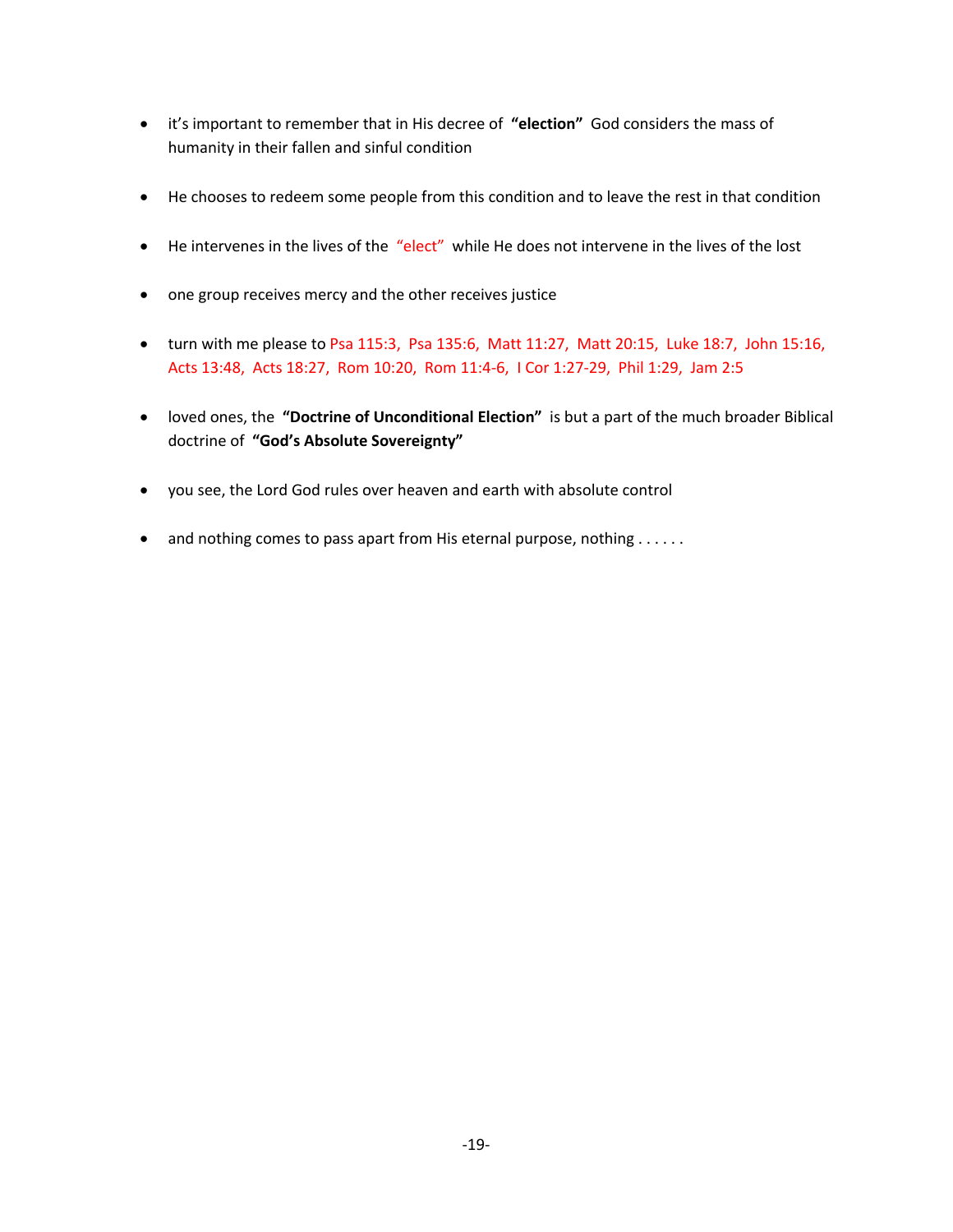#### **III. Limited Atonement:**

- of the five doctrines summarized by the acronym **"TULIP"** the most difficult for most people to understand and accept is **"Limited Atonement"**
- now, the question which arises with the doctrine of **"Limited Atonement**" is this; 'Did Christ offer up Himself a sacrifice for the whole human race' ? ? ?
- the Arminian says yes, and therefore says the **"Atonement"** is universal
- thus, the Arminian believes in **"Universal Atonement"**
- in other words, Christ atonement, Christ's sacrifice, is for every individual without distinction or exception
- or did Christ's atonement, did Christ's sacrifice, have special reference to the "elect" ???
- in other words, was the sacrifice of Christ merely intended to make the salvation of men possible ? ? ?
- or was it intended to render certain the salvation of those who had been given to Him by the Father ? ? ?
- Arminians hold that Christ died for all men alike
- Calvinists hold that in the secret plan of God, Christ died for "elect" only
- instead of the term **"Limited Atonement"** maybe a much better term to use might be a **"Definite Atonement"** or a **"Particular Atonement"**
- I prefer either term **"Definite or Particular"**
- but, nonetheless, Christ's atonement is of course strictly an infinite transaction, infinite in its ability to atone for all sin
- but, the limitation comes in the application of the benefits of Christ's sacrifice
- in other words, who did Christ's sacrifice truly benefit ???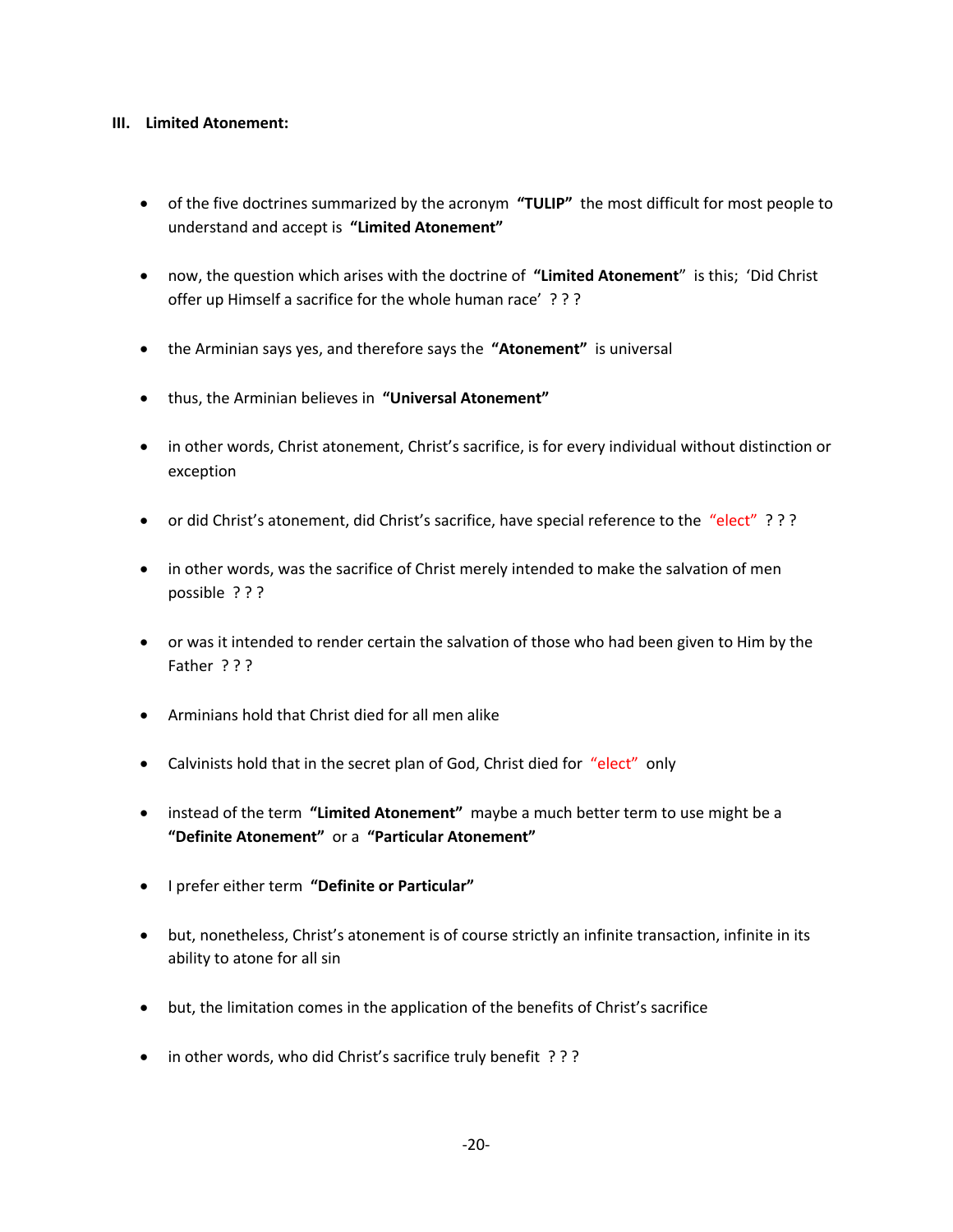- friends, the atonement was limited only in the sense that it was intended for and is applied to **"particular"** persons
- namely, to those who are actually saved
- allow me to say this another way, the value of the **"atonement"** was sufficient to save all mankind
- but, it was efficacious and efficient to save only the "elect"
- loved ones, Christ is said to have been a "ransom" for His people
- Matt 20:28; "just as the Son of Man did not come to be served, but to serve, and to give His life a ransom for many"
- notice, that this verse does not say that Christ '. . . . . . gave His life for all . . . . . .' but for ". . . . . . many . . . . . ."
- if the suffering and death of Christ was a ". . . . . . ransom . . . . . ." for all men rather than for the "elect" only, then the merits of Christ's work must be communicated to all alike
- furthermore, the penalty of eternal punishment cannot be justly applied, or inflicted on any
- if the suffering and death of Christ was a  $\ldots$  . . . . . ransom . . . . . . " for all men, then hell would not exist
- if the suffering and death of Christ was a "...... ransom ......" for all men, then we must say that God was either unable or unwilling to carry out His plans
- now, that's blasphemy !!!
- since the work of God is always efficacious, efficient, and successful, then those for whom the **"atonement"** was made and those who are actually saved must be the same people, God's "elect"
- however, not so fast one may argue, what about the passages that appear to teach that God's redemption is for the whole world
- to bolster their position, the Arminian appeals to such passages as the following
- turn with me please to John 4:42, II Cor 5:14, I Tim 2:6, II Pet 3:9, I John 2:2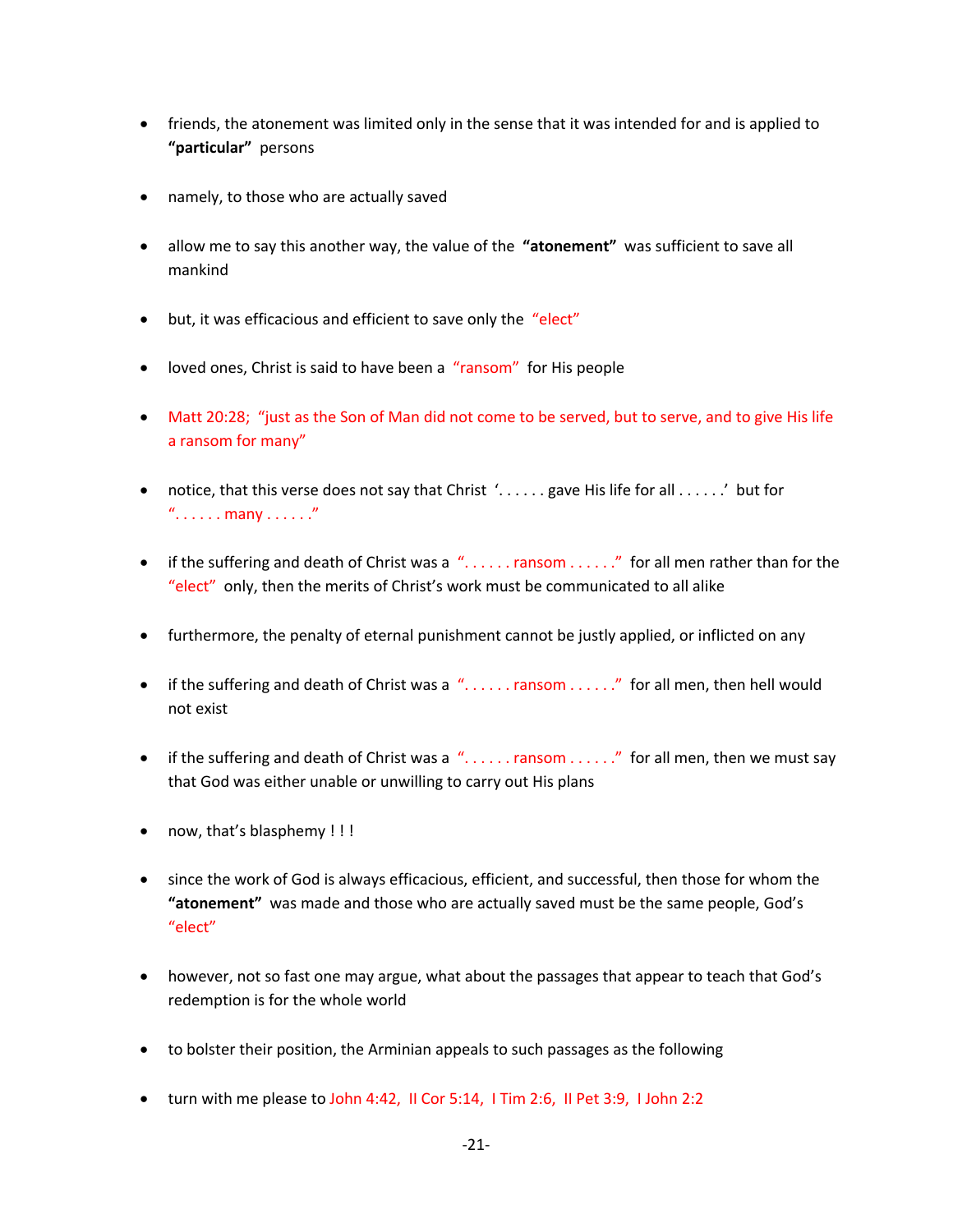- an objection to **"Limited Atonement"** is made on the fact that the Bible explicitly says in several passages that Christ is the propitiation for the sins of the whole world
- if He died for ". . . . . . all . . . . . ." it is reasoned that He did not die for a **"limited"** number
- the answer to this objection is that often the Bible uses the word "world" and "all" in a restricted **"limited"** sense
- you see, words and phrases must always be interpreted in their context and in the light of the rest of Scripture
- for example, Luke records that Caesar commanded that  $\ell$ ...... all the world ......" should be registered and that ". . . . . . all went to be registered . . . . . ." Luke 2:1-3
- now, it is clear that  $\sqrt[n]{\ldots}$  all  $\ldots$  ... ..." is not all
- for the Greeks, the Italians, the Germans did not  $\ell$ ...... all ......" register
- when Jesus said "...... (when) I am lifted up from the earth, (I) will draw all people to Myself" John 12:32
- here again, it is plain that  $"$ ...... all ......" is not all
- there are millions of people who have not come to Christ
- Jesus may have meant one of two things; ". . . . . . all . . . . . . " the elect would be  $"$ ...... drawn ......." to Him
- or Gentiles as well as Jews would be  $\lq\ldots$  drawn  $\ldots$  ... ...  $\ldots$  to Him
- but, one thing is clear ". . . . . . all . . . . . ." men have not been ". . . . . . drawn . . . . . ." to Christ
- $\bullet$  that is because "......all ......" is not all
- I believe "......all ......" is a reference to the "elect"
- in I John 2:2, where we read that Christ "...... is the propitiation for our sins, not for ours only but also for the whole world" means that Christ died not only for the sins of the Jews, but also for every ethnic group in the world
- Greeks, Italians, Germans, etc., etc., etc.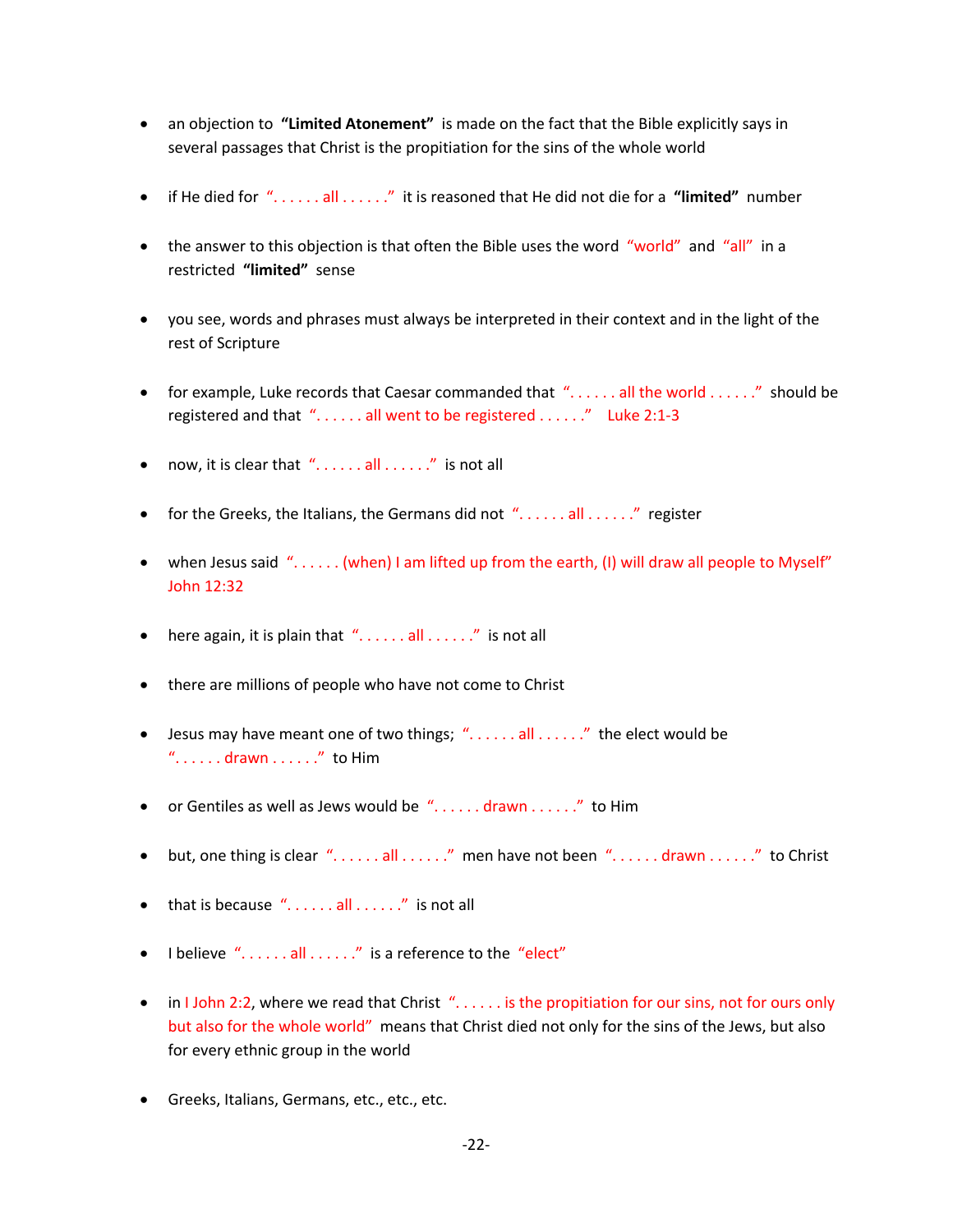- but, it does not mean for every single Jew, every single Greek, every single Italian, and every single Germans, etc.
- one more reason for the use of these expressions was to correct the false notion that salvation was for the Jews alone
- such phrases as "the world" "all men" "all nations" and "every creature" were used by the N.T. writers to emphatically correct this mistake
- but, how are we to understand "The Lord is . . . . . . long suffering towards us, not willing that any should perish but that all should come to repentance" II Pet 3:9
- the restrictive phrase in this passage is the phrase  $"$ ...... towards us ......"
- ". . . . . . towards us . . . . . ." refers to God's "elect"
- we know this, because first and second Peter are written by a believer to believers
- and so Peter, writing to fellow believers is telling them that God "...... is not willing that any (believer) should perish but that all (believers) should come to repentance"
- beloved, what Peter is saying is that God "...... is not willing that any (of His elect) should perish . . . . . . "
- II Pet 3:9 is not teaching a **"Universal Atonement"**
- this text is teaching that God sovereignly decrees that none of His ". . . . . . (elect) shall perish . . . . . ."
- that all of His "...... (elect) shall come to repentance"
- loved ones, the **"atonement's"** ultimate purpose is found in the ultimate purpose and will of God
- and this purpose does not include the entire human race
- if it did, the entire human race would surely be redeemed
- friends, Christ Himself **"Limited"** the purpose of His death to the "elect"
- turn with me please to John 10:11, 14-16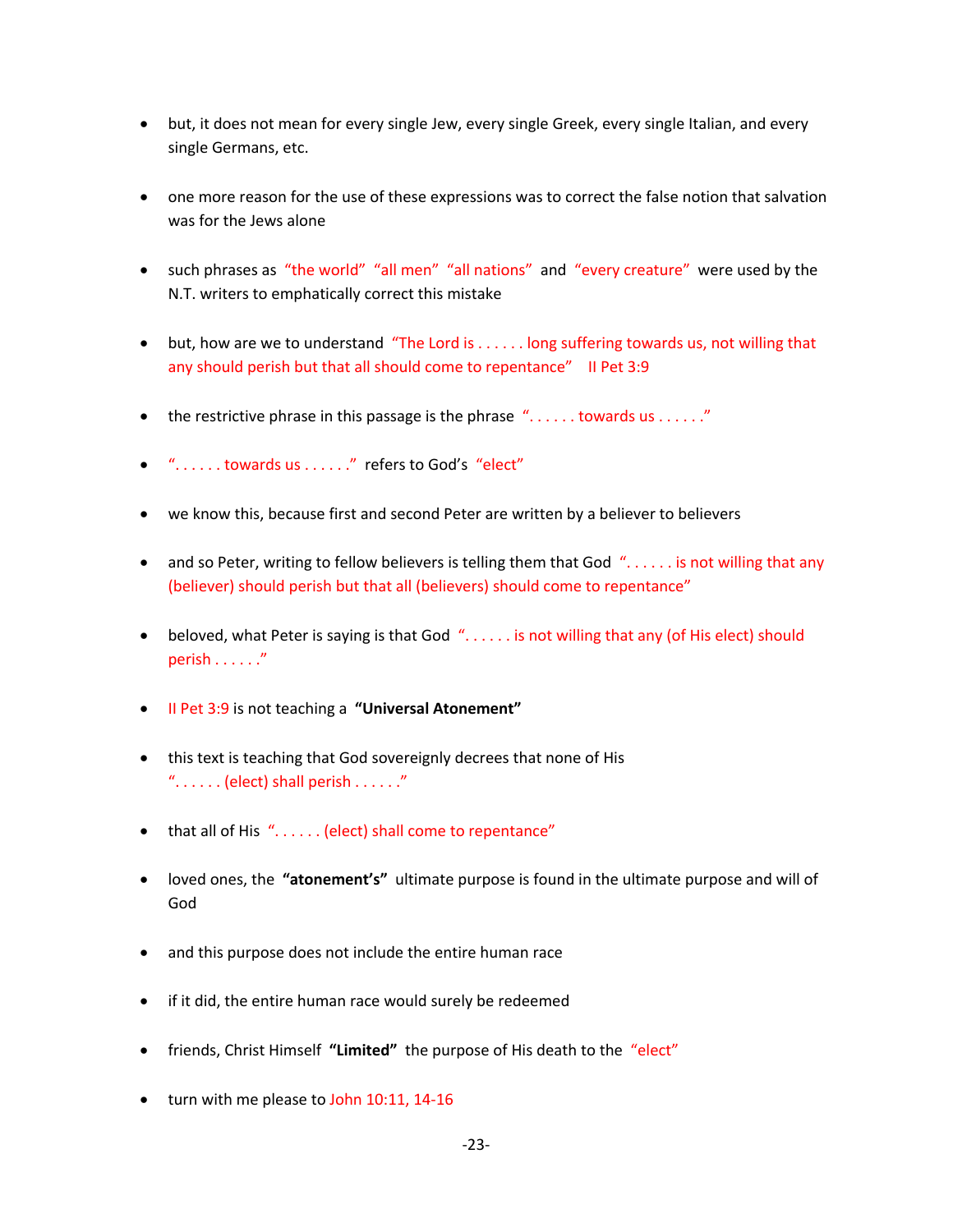- if Christ laid down His life for " $\dots$ .... the sheep  $\dots$ ..." then the atoning character of His work was not universal
- turn with me please to John 10:25-26
- will anyone maintain that Christ laid down His life for the Pharisees, seeing that He pointedly excluded them ? ? ?
- friends, Christ not only dies for His  $\ldots$ ... sheep ......." but He also prays for them
- in His high priestly prayer He removes any consideration for universalism
- turn with me please to John 17:6-12
- Jesus intercedes here on behalf of "......those whom the Father has given Him ......"
- it is abundantly clear that this does not include all mankind
- vs. 9;  $"$ ...... I do not pray for the world but for those whom You have given Me ......"
- you see, the Father gave to Christ a **"limited"** a **"particular"** number of people, the "elect"
- they are the ones for whom Christ prays
- they are also the ones for whom Christ died
- therefore, they are the ones for whom the atonement is **"limited"** to
- we have the same teaching elsewhere in the N.T. where it is stated that Christ died for His church
- turn with me please to Acts 20:28, Eph 5:25-27
- Christ's **"atonement"** was not for an indiscriminate love of which all men were equally the objects
- but, a "**particular**" infinite love for His "elect"
- Christ died, not for an unorderly mass of humanity but for His people, His bride, His church, His "elect"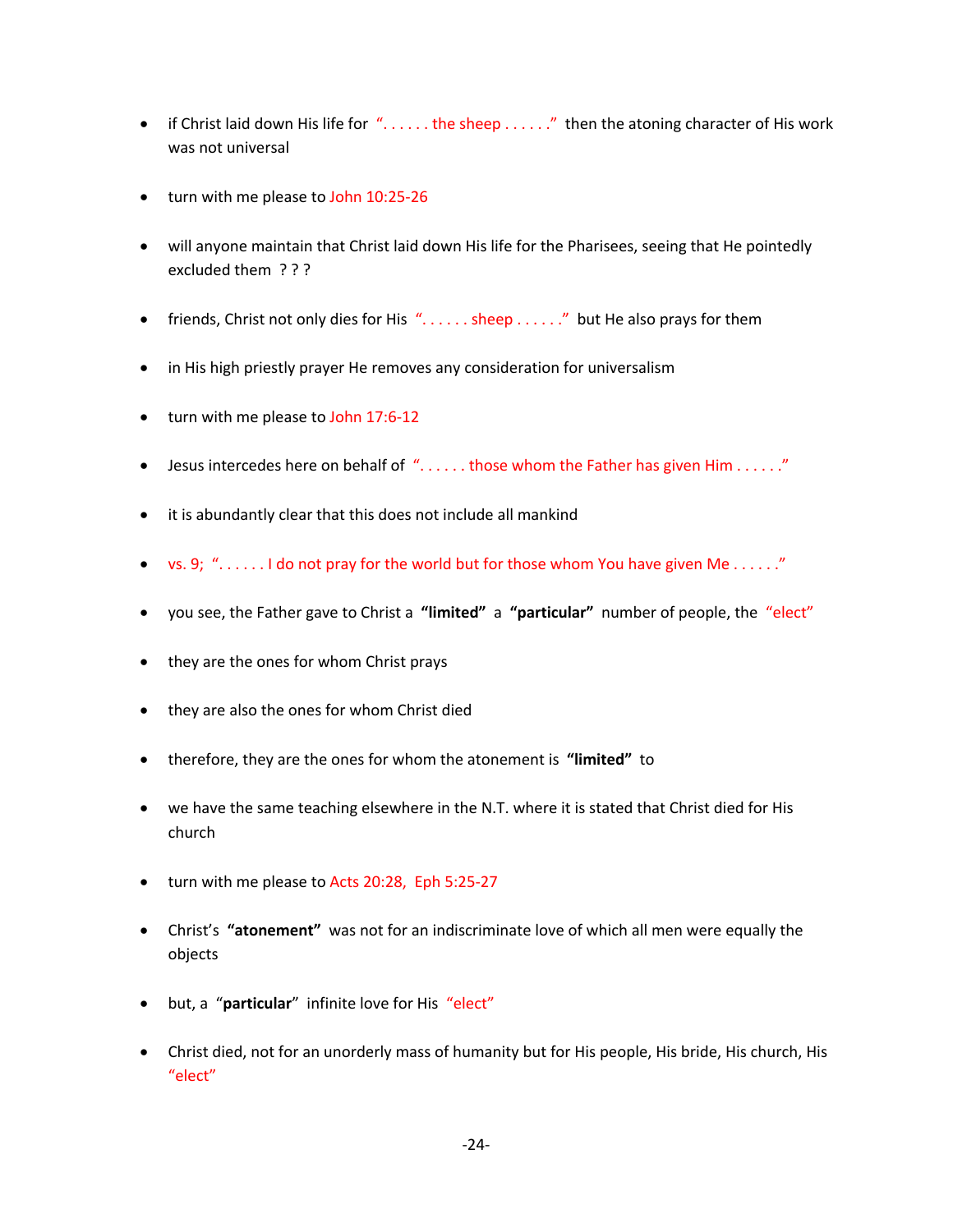- and thereby **"limiting"** the **"atonement"**
- I'd like to show you further evidence of this **"limiting or particular atonement"**
- turn with me please to Matt 1:21, John 10:11, Acts 20:28, Rom 8:32-34, Eph 5:25-27, Heb 9:15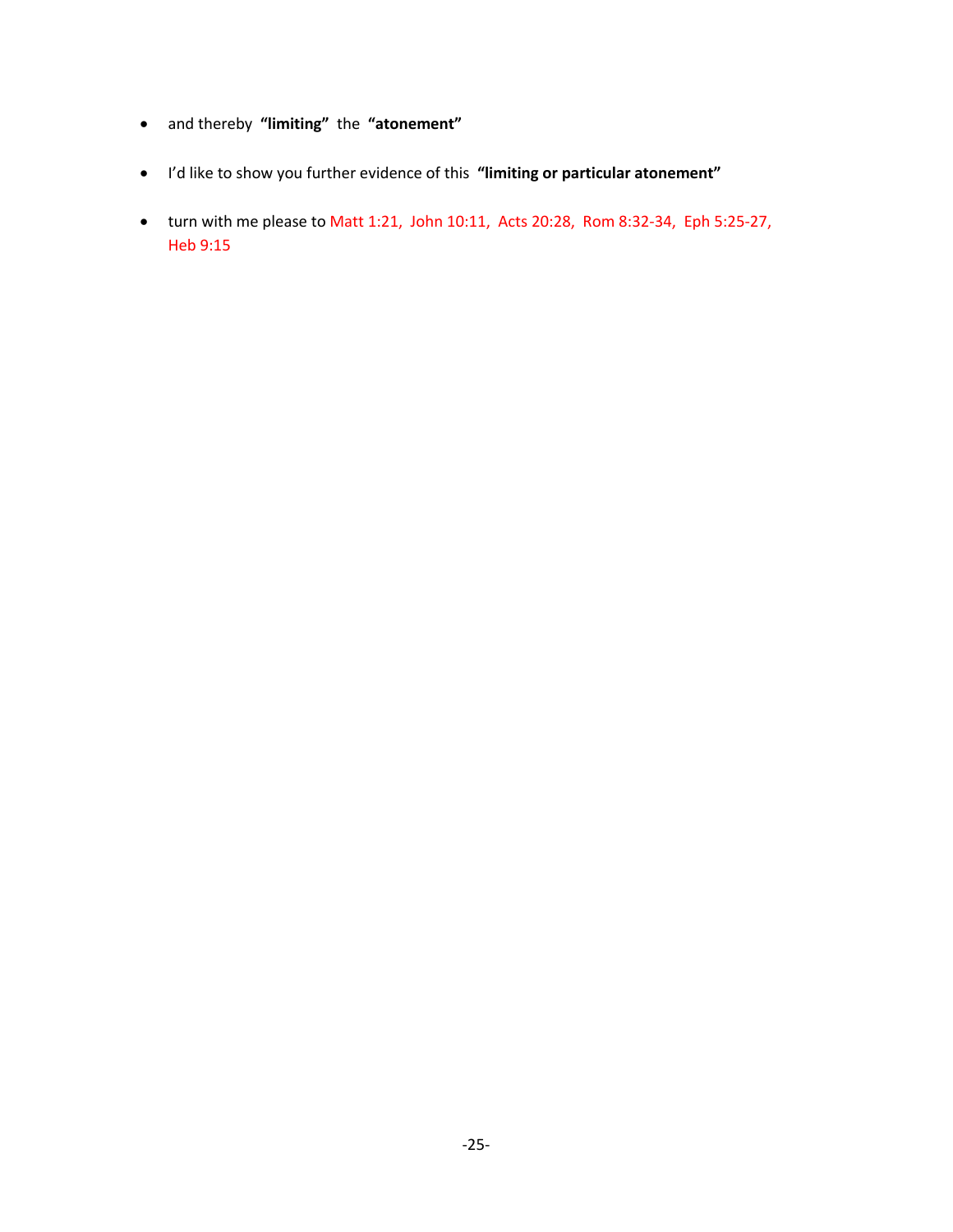#### **IV. Irresistible Grace:**

- two college students attend a church worship service
- two strangers, they both hear a sermon on John 14:6; "I am the way, the truth, and the life. No one comes to the father except through Me"
- one believes and the other does not
- two boys, in fact twins, are brought up in the same home with the same religious upbringing and instruction
- one loves God, and the other hates Him
- their names, Jacob and Esau
- why ? ? ? why do two people in precisely the same circumstances react in opposite ways ? ? ?
- why does one believe and the other reject Christ ???
- the Biblical answer **"Irresistible Grace"**
- **"Irresistible Grace"** is the sole cause for these different reactions and responses
- **"Unconditional Election"** is the work of God the Father
- **"Limited Atonement"** is the work of Jesus Christ, the second person of the Trinity
- **"Irresistible Grace"** is the work of the Holy Spirit, the third member of the Trinity
- and the Holy Spirit's efficacious work is to apply the benefits of Christ's work to those "elect" people whom Jesus has redeemed
- as we continue to follow the acronym **"TULIP"** the **"I"** represents the **"Irresistible Grace"** which refers to the way God calls us to Jesus Christ
- but, once again the words **"Irresistible Grace"** are somewhat misleading
- for they do not mean as they seem to imply that God will coerce us kicking and screaming into heaven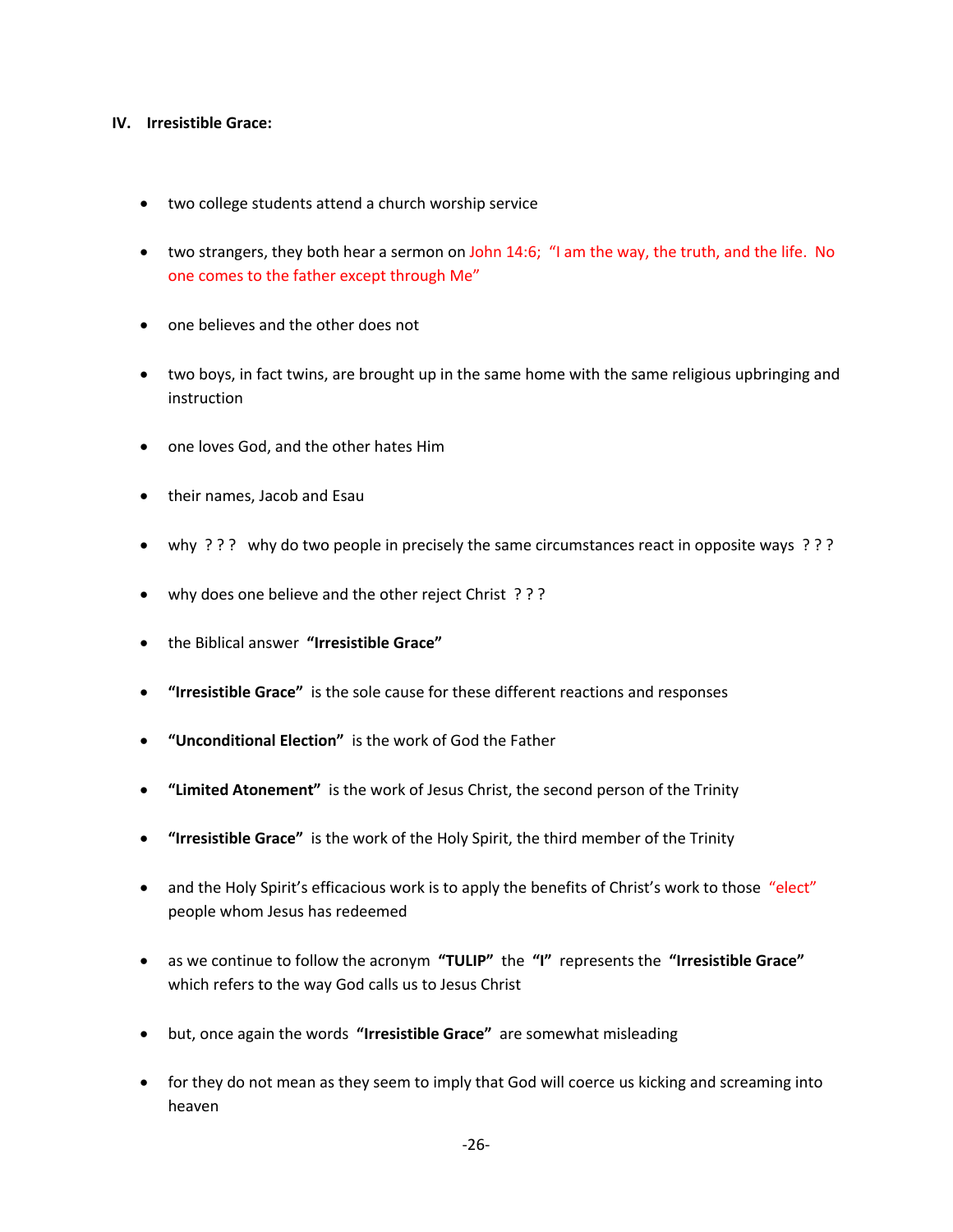- that God will cause someone to do what he does not want to do
- but, this is not the meaning of the words **"Irresistible Grace"**
- really, a much better description of God's **"Irresistible Grace"** is **"Efficacious Grace"** or **"Certain Grace"**
- you see, when God calls us to faith in Jesus Christ, He calls us effectively
- succeeding in His purposes to save us
- it succeeds because the grace of God's calling is overwhelmingly efficacious
- loved ones, God always does this in a way that man likes it
- God carefully changes the heart of man from evil to good
- through **"Irresistible Grace"** God does not leave the heart unchanged
- no, God regenerates the man, changes his heart, and thereby changing his nature
- radically altering his character so that man is now truly sorry for his sins
- leaving man wanting to embrace Christ for his iniquities
- now, with his heart changed, he abhors the things he used to do
- this is how the **"Irresistible Grace"** the **"Efficacious Grace"** of God works
- and once again, the determining factor in a person's salvation is God's grace, God's **"Irresistible Grace"**
- allow me to illustrate what **"Irresistible Grace"** looks like from a couple of Biblical examples
- turn with me please to John 11:38-45
- Lazarus was dead, not critically ill or at the point of dying
- he was already a decaying corpse
- the stench from his rotting body was repugnant to the people present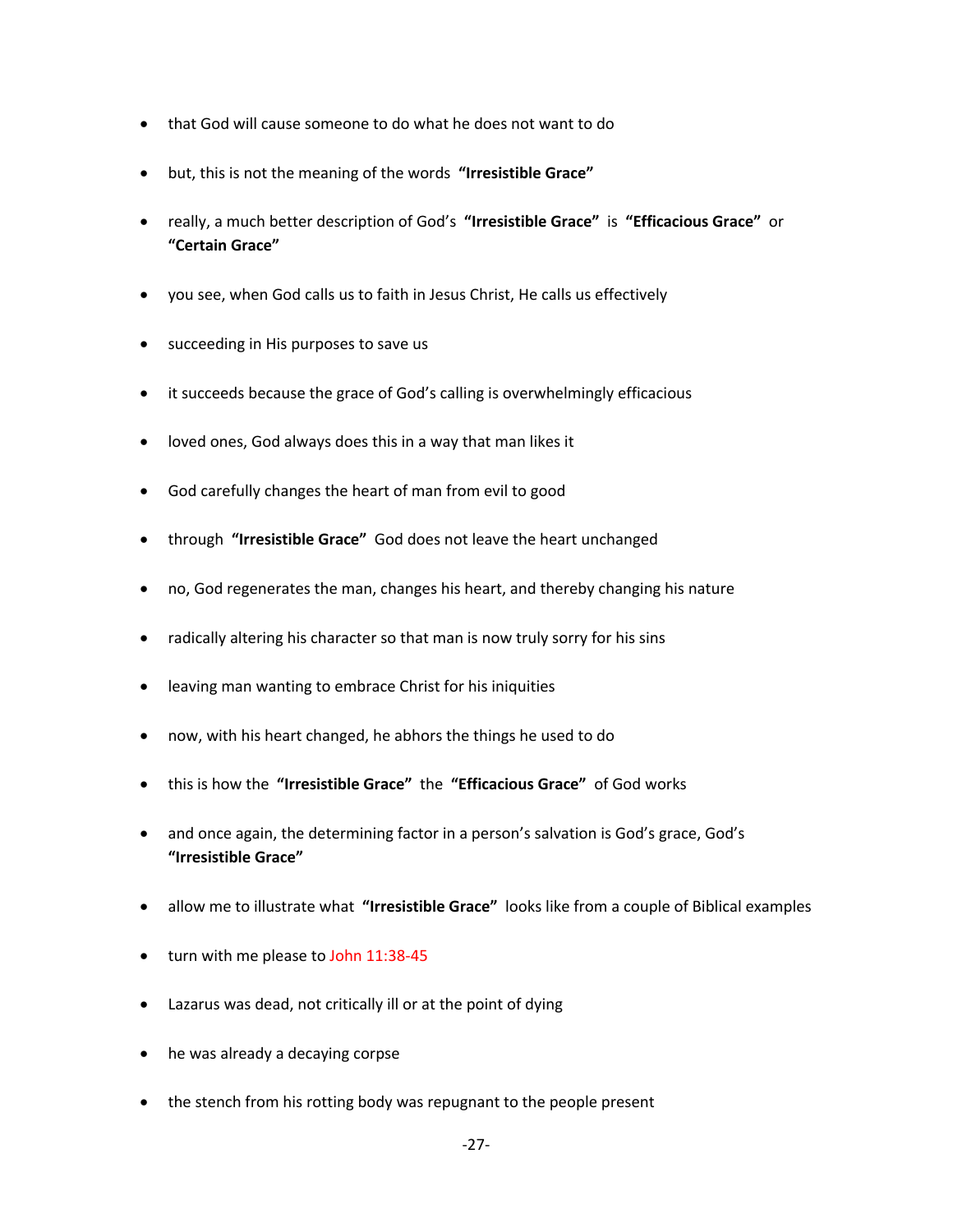- now, recognize that the miracle of his resurrection was accomplished without human means
- that is, by medical assistance like CPR or heart recessitation equipment
- the only power used was Christ's call
- Jesus uttered a command, not an invitation or a request
- Jesus made no attempt to coerce Lazarus from the tomb
- no, Jesus simply called him
- furthermore, Lazarus rendered absolutely no assistance
- he did not help one iota
- Lazarus was incapable of assisting in any way because he was completely dead
- yet, some may argue that though Christ supplied the initial power of Lazarus' resurrection, Lazarus nevertheless had to respond to Christ's call to come forth from the tomb
- now, here is where most of the confusion regarding regeneration enters the picture
- obviously Lazarus did respond
- he came out of the tomb in obedience to Jesus' call
- but, Lazarus came out of the tomb only after life flowed anew in Lazarus' body did he become active
- Lazarus acted, he responded, he came forth from the tomb
- but, the crucial point is that he did none of these things while he was still dead
- he did not respond to the call of Christ until after he had been made alive
- his restoration to new life preceded his response
- now, in a like manner, that's how we step out of the tomb of spiritual death
- remember, we are  $\degree$ ..... dead in trespasses and sin ......." Eph 2:1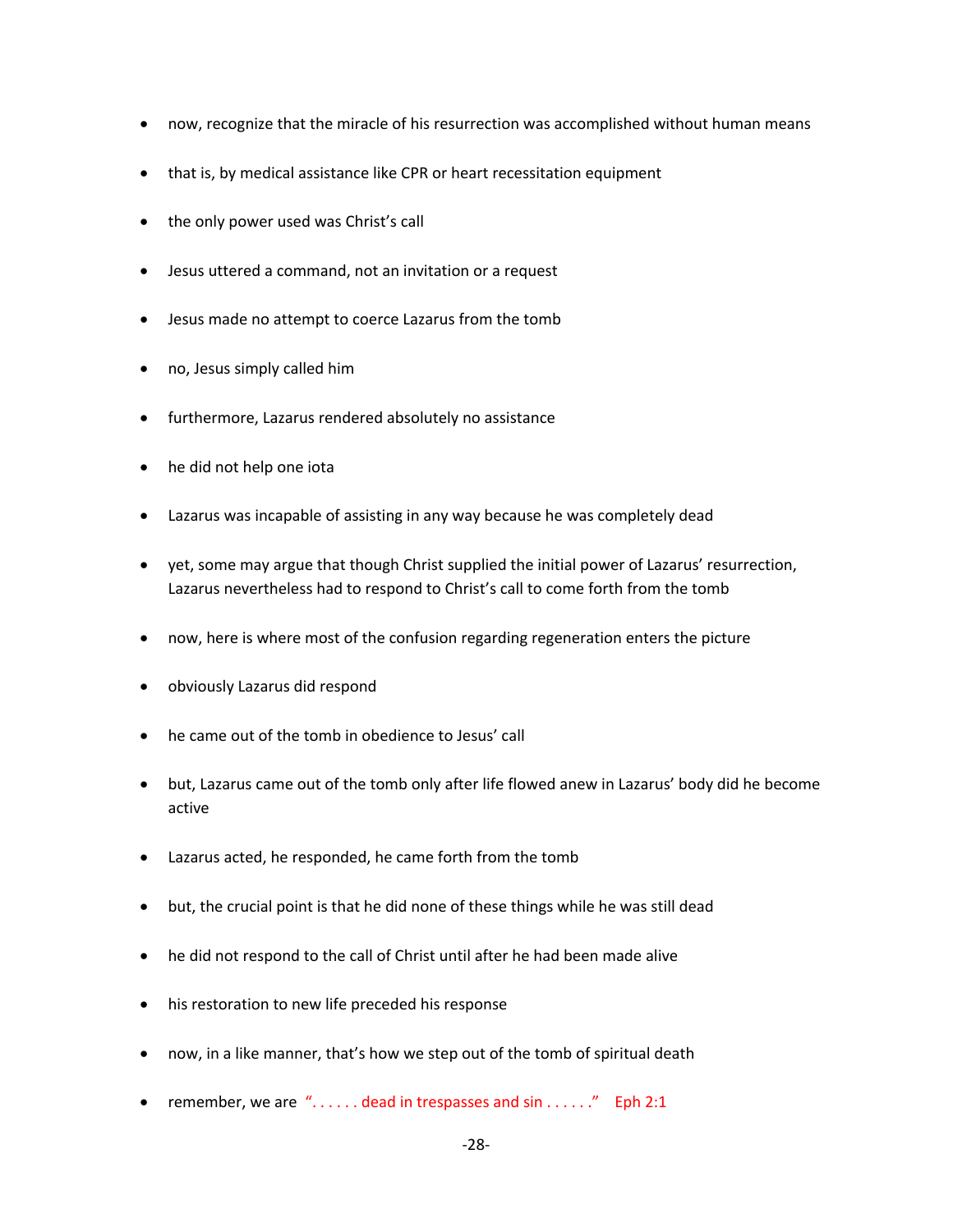- and because we are "...... made alive ......" or "...... quickened to life ......" Eph 2:1 we also respond when we hear the call of Christ
- our regeneration does not preclude (prevent) such a response
- no, regeneration is designed to make this response not only possible, but certain
- the fact is, that unless we first receive the grace of regeneration, we will not and cannot respond to the gospel in a positive way
- regeneration must occur first before there can be any positive response of faith
- unfortunately, Arminianism reverses the order in salvation
- it has faith preceding regeneration
- the sinner, who is  $\alpha$ ..... dead in trespasses and sin ......." and in bondage to sin, must somehow shed his chains, revive his spiritual vitality, and exercise faith so that he or she can be born again
- this makes regeneration a reward
- what is so said about this theological system is that it's unsupported by Scripture
- allow me to show you two more Biblical examples of **"Irresistible Grace"**
- turn with me please to Acts 9:1-6, Acts 16:14
- friends, these are Biblical illustrations of **"Irresistible Grace"** or **"Efficacious Grace"**
- the Lord called Paul with an abrupt call, and the Lord called Lydia with a quiet call
- so, what the unregenerate person desperately needs in order to come to faith is regeneration
- thus, unless God changes the dispositions of our sinful hearts, we will never choose to cooperate with grace or embrace Christ in faith
- these are the very things to which the flesh is indisposed
- if God merely offers to change my heart, what will that accomplish for me as long as my heart remains opposed to God ? ? ?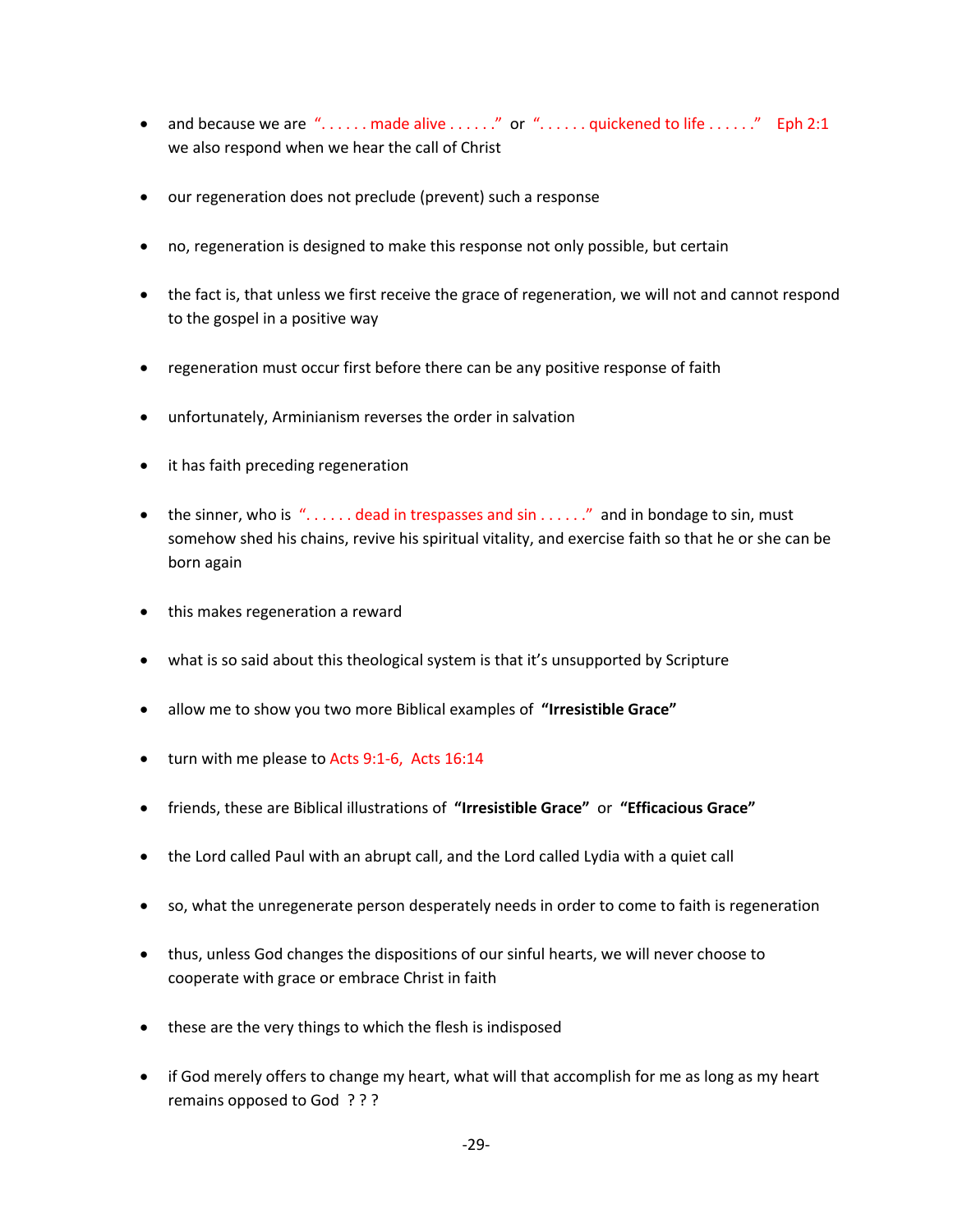- if God offers me grace while I am a "...... slave of sin ......" and still in the flesh, what good is the offer ? ? ?
- **beloved, saving grace does not offer liberation, it liberates**
- **saving grace does not merely offer regeneration, it regenerates**
- this is what makes grace so gracious
- God does for us what we cannot do for ourselves
- now, the **"Doctrine of Irresistible Grace"** has been historically called the **"effectual call"** by theologians
- therefore, I now want to discuss this **"effectual call"** that has brought every true believer to faith in Christ
- I begin by saying that there are two kinds of calls, a general call and a specific call
- the first call, the general call is external and universal
- meaning, it is an invitation to all people to repent of sin, to turn to the Lord Jesus Christ, and be saved
- allow me to illustrate this; Matt 11:28; "Come to Me, all you who labor and are heavy laden, and I will give you rest"
- Matt 22:14; Many are called, but few are chosen"
- John 7:37; "...... If anyone thirsts, let him come to Me and drink"
- these are examples of the general call
- at Pentecost when Peter preached the first sermon of the Christian era, likewise extending a general call to believe on Jesus

we are told that on that occasion Jerusalem was filled with; "Parthians and Medes and Elamites, those dwelling in Mesopotamia, Judea and Cappadocia, Pontus and Asia, Phrygia and Pamphylia, Egypt and the parts of Libya adjoining Cyrene, visitors from Rome, both Jews and proselytes, Cretans and Arabs — (and) we hear them speaking in our own tongues the wonderful works of God." Acts 2:9-11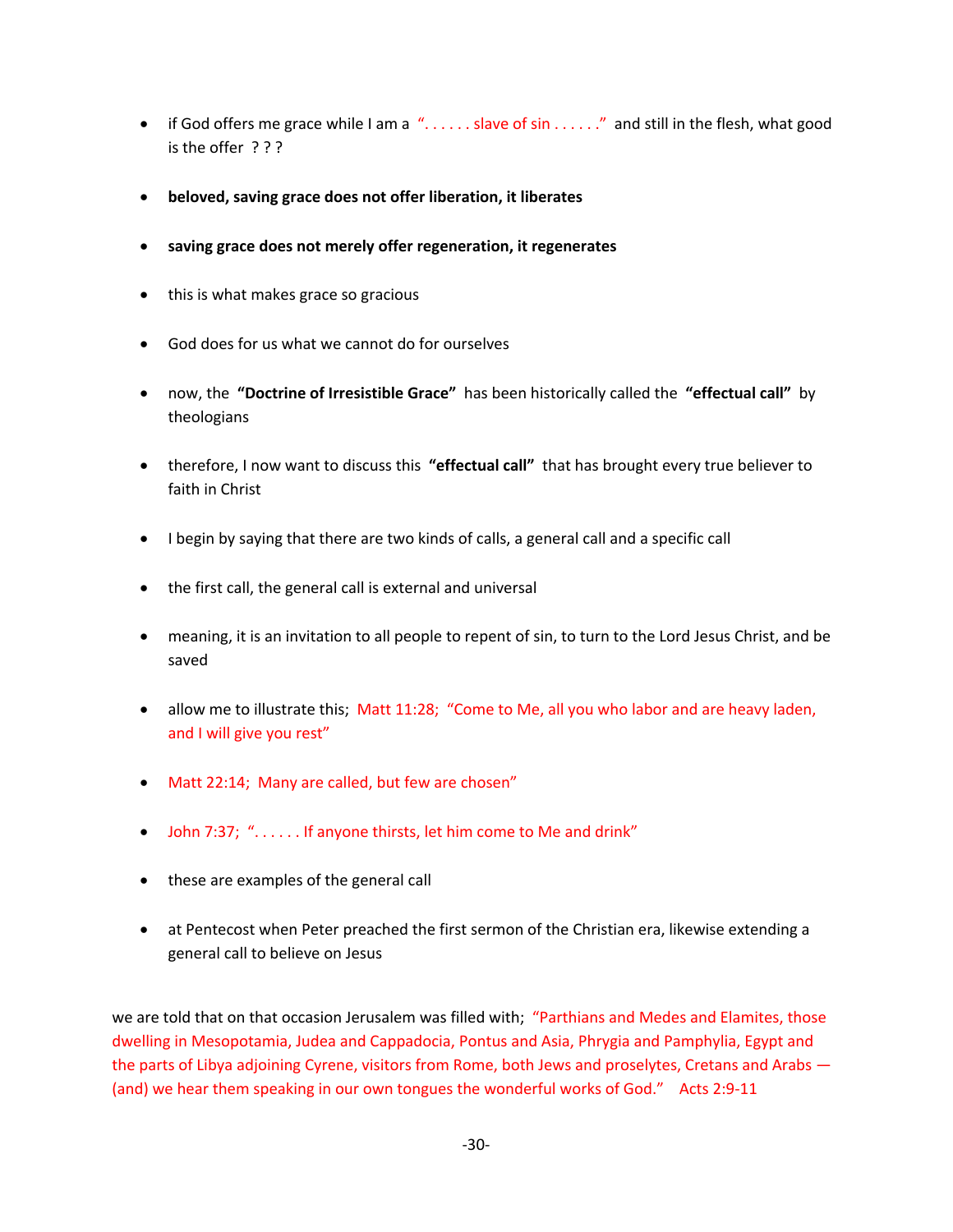- when Peter issued that call, the call was general, universal, meaning it went out for everyone present
- anyone who wanted to respond could come to Jesus Christ and be saved
- now, the difficulty with this general, this external , this universal call is that if people are left to themselves, no one would actually respond to it
- once again, John 3:19; "This is the condemnation, that the light has come into the world, and men love darkness rather than the light, because their deeds are evil"
- you see, men need the specific call, the **"effectual call"** to enlighten them to regeneration
- the second kind of a call is internal, specific, and effectual
- it not only issues the invitation but also provides the willingness or ability to respond
- it is a case of God bringing spiritual life to those who without that "**call**" would remain spiritually dead forever
- friends, the **"effectual call"** is effectual because in it and by it God effects exactly what He intends
- that is, the "quickening" of spiritually dead souls to spiritual life
- the making "alive" of spiritually dead souls to spiritual life
- and this **"effectual calling"** refers to the Holy Spirit's inward or secret operation on the soul
- that is what the Holy Spirit does
- the Holy Spirit operates through the preaching and teaching of the Word of God to call to faith those whom God previously predestined to salvation and for whom Christ specifically died
- apart from these three actions; the act of God predetermining, the work of Christ in atoning, and the power of the Holy Spirit in **"calling"** there would be no hope for anyone
- you see, apart from these three actions, no one would be saved
- but, because of these actions, because of God's sovereign grace, even the worst of rebels may be turned from his or her folly to the Savior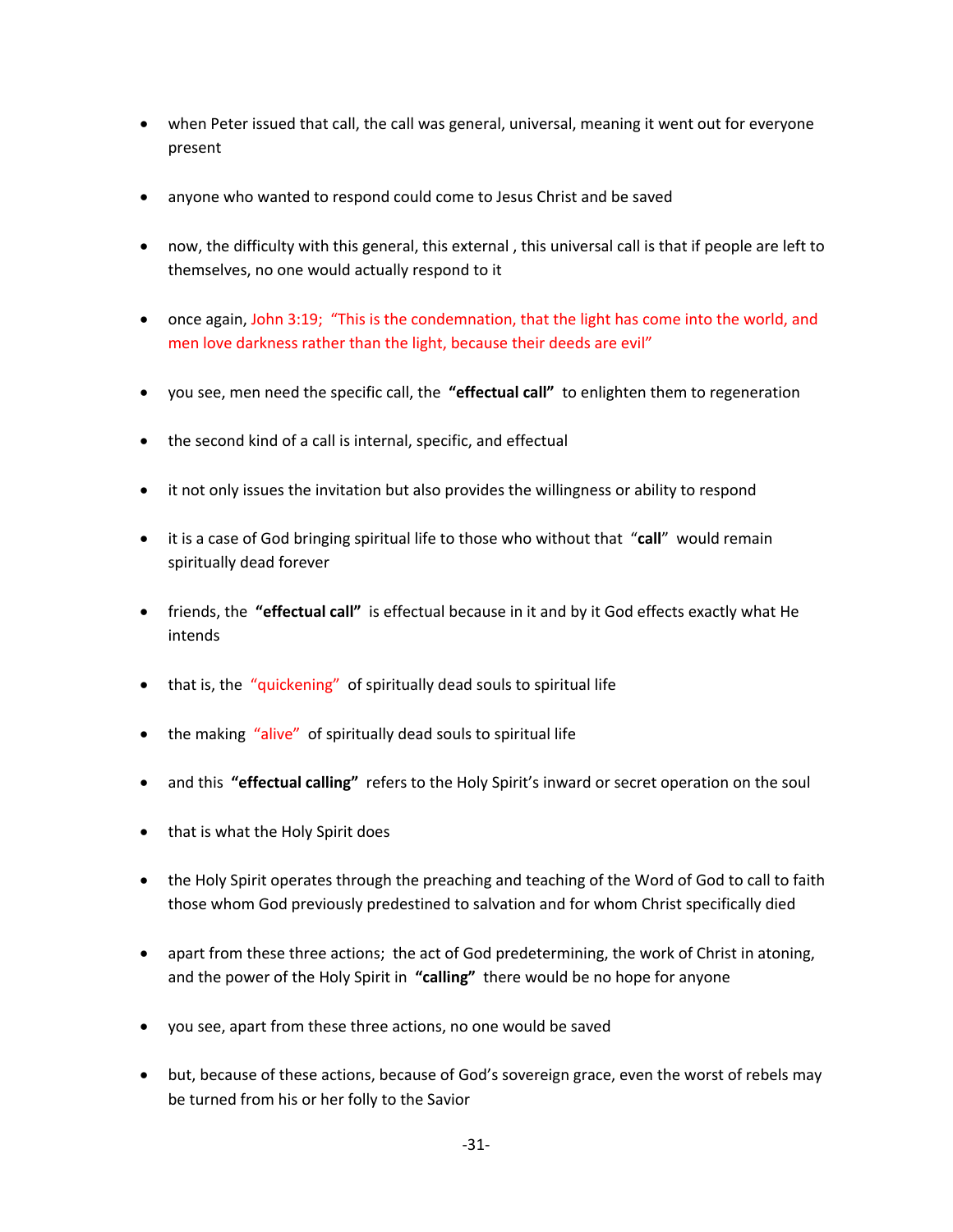- allow me to illustrate this from Scripture
- turn with me please to Rom 1:5-7, I Cor 1:9, Eph 4:1, II Tim 1:8-9, II Pet 1:10
- loved ones, in each one of these texts, and many others, the **"call"** of God effectively saves those to whom it is addressed
- and the **"effectual calling"** is the point at which the eternal foreknowledge and eternal predestination of God applies to us in real time
- and then the "call" starts the process by which the individual is "drawn" from sin to faith in Christ
- why is this internal and specific **"call"** so effective ? ? ?
- the reason the **"effectual call"** is so effective is that it is God's **"call"**
- it issues from God's **"call"** and everything that issues from God's **"call"** accomplishes that for which it is sent
- thank God for **"Irresistible Grace"** for without it no one would be saved
- read "The Reformed Doctrine of Predestination" by Loraine Boettner, pg.164, highlighted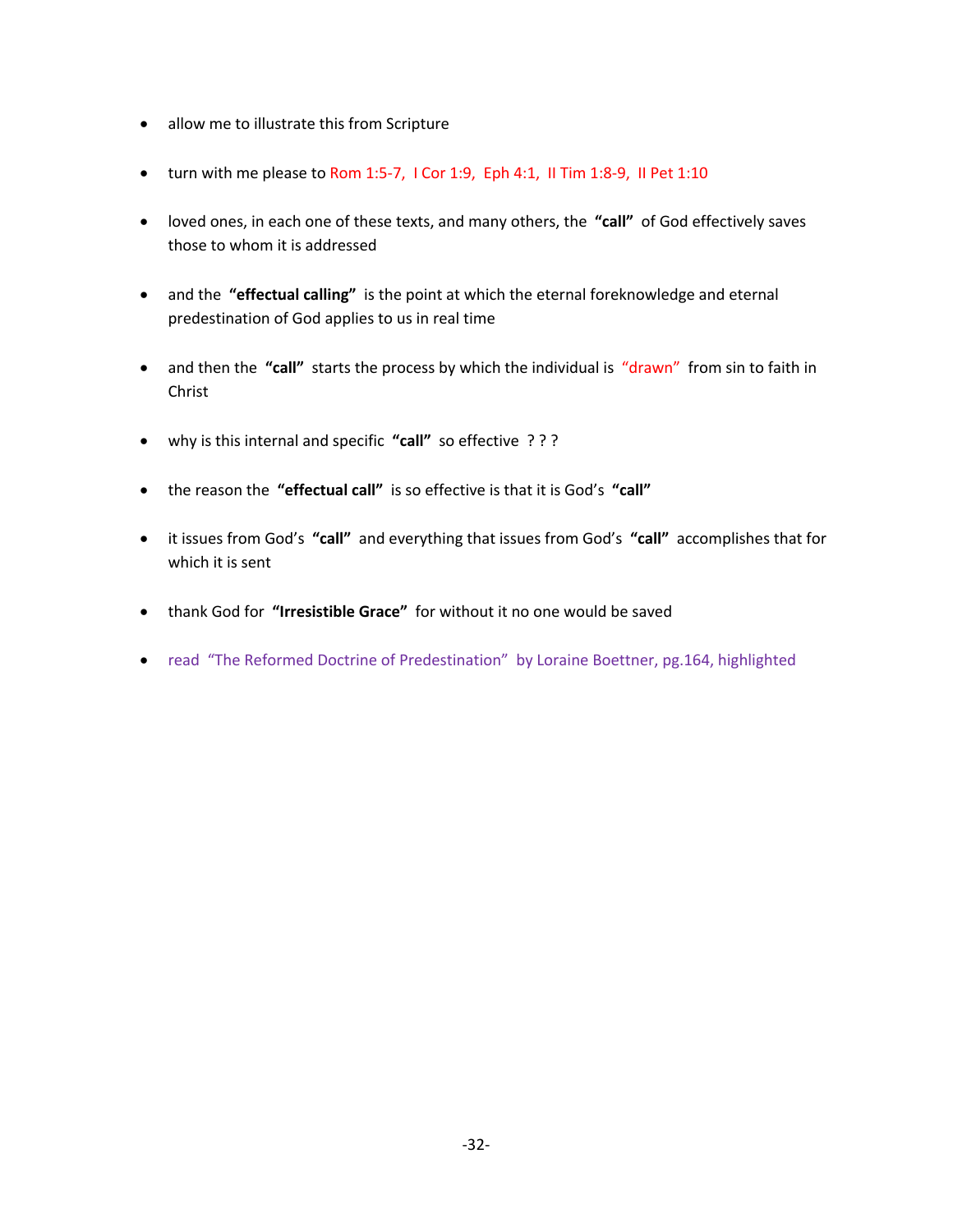### **V. The Perseverance of the Saints:**

- we come to the last letter in our acronym **"TULIP"** the letter **"P"** which represents the doctrine of **"The Perseverance of the Saints"**
- please understand that this doctrine does not stand alone, but is a necessary part of the Calvinistic system of theology
- loved ones, the **"The Perseverance of the Saints"** is an absolute and direct result of the doctrines of **"Unconditional Election, Limited Atonement, and Irresistible Grace"**
- follow with me, if God has chosen men absolutely and unconditionally to eternal life
- and if His Spirit effectively applies to them the benefits of redemption
- then, the inescapable conclusion is that these persons shall be saved
- you see, those who once become true believers have within themselves the agent of eternal life, and that agent is the Holy Spirit
- and since the Holy Spirit dwells within them, they are already set aside for eternity
- it's true that they are exposed to many trials
- but, they can rest assure that  $\alpha$ ..... He who began a good work in you will complete it ......" Phil 1:6
- the fact is, the very presence of strife within their lives is the very sign of eternal life and the promise of victory
- let's take a look at a powerful prospect that guarantees our perseverance
- the nature of the change which occurs in regeneration is a sufficient guarantee that the new life imparted shall be permanent
- because regeneration is a radical and supernatural change of the inner nature, through which the soul is made spiritually alive, and the new life which is imparted is now immortal
- and since it is a change in the inner nature, it is in a condition which man does not have control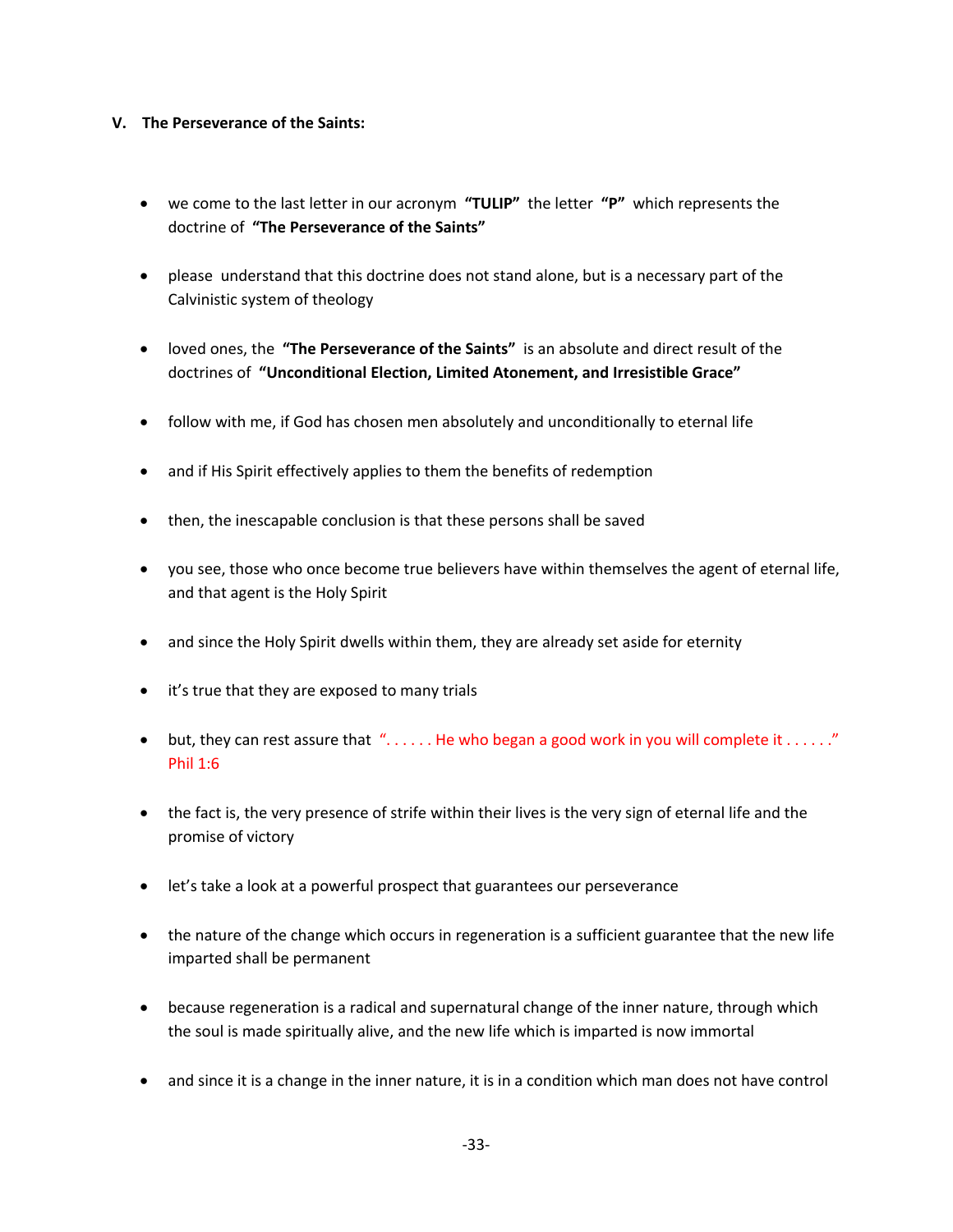- because no created creature is at the liberty to change the fundamental principles of its nature, for that is the prerogative of God, and God alone as Creator
- therefore, nothing short of another supernatural act of God could reverse this change and cause new life to be lost
- turn with me please to Titus 3:5-7
- **beloved, the infinite, mysterious, eternal love of God for His people is a guarantee that they can never be lost**
- because this eternal love is not subject to fluctuations but is as unchangeable as His being
- Mal 3:6; "For I am the Lord, (and) I do not change"
- Rom 11:29; "For the gifts and the calling of God are irrevocable"
- now, I think we have already exhausted the fact that the true believer has eternal life that cannot be lost
- but, I want to end our study by saying that our eternal security is based on the fact that it has been promised to us
- in other words, our eternality is based on God's promise of eternal and everlasting life
- turn with me please to John 4:13-14, John 5:24, John 6:37-40, John 6:47-58, John 10:27-29, John 11:25-26, John 12:25-26, John 14:1-4, John 18:9
- the greatest text is found in the Book of Romans
- turn with me please to Rom 8:28-39
- friends, some people fall away from a profession of faith
- but, none fall away from the saving faith of God
- II Cor 2:14; "Now, thanks be to God who always leads us in triumph in Christ  $\dots$ ..."
- therefore beloved, "Do not grieve the Holy Spirit of God, by whom you were sealed for the day of redemption" Eph 4:30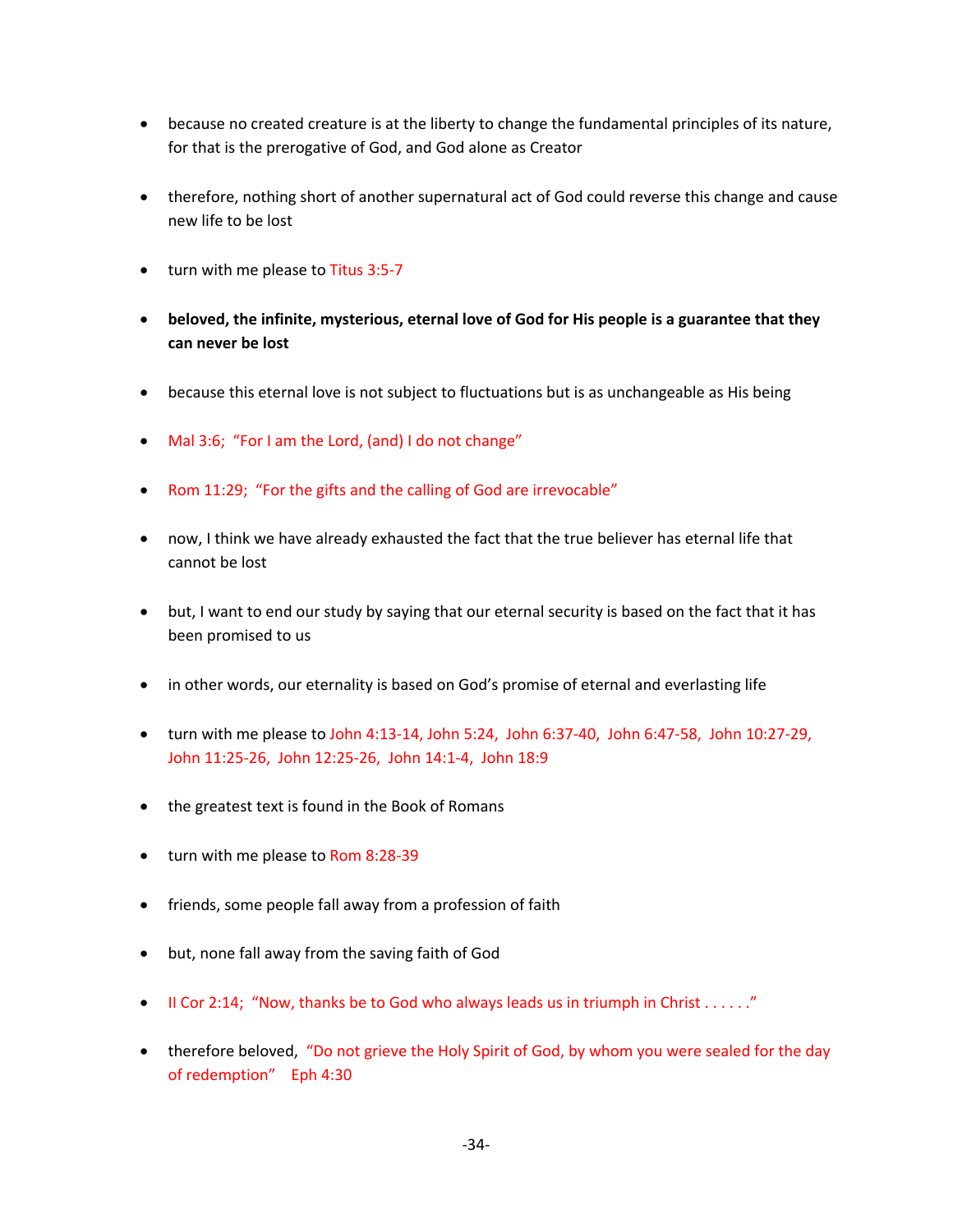- one more strong argument regarding the permanency of our salvation
- the disciples were told to rejoice because their names were written in the Lamb's Book of Life Luke 10:20, Rev 3:5
- this book is a catalogue of the "elect" determined by the unalterable counsel of God
- beloved, the names of the righteous, the true believer are found there, written there
- but, the names of those who perish have never been written there from the foundation of the world
- God does not make mistakes
- that's blasphemy to ever think that God makes mistakes
- He does not write a name in that book in which He will later remove that name
- therefore, none of the Lord's "elect" will ever perish because "(there) citizenship is in heaven" Phil 3:20
- and because "the Lord is faithful, who will establish you and guard you from the evil one" II Thes 3:3
- and because  $\degree$ ..... the Lord knows those who are His ......" II Tim 2:19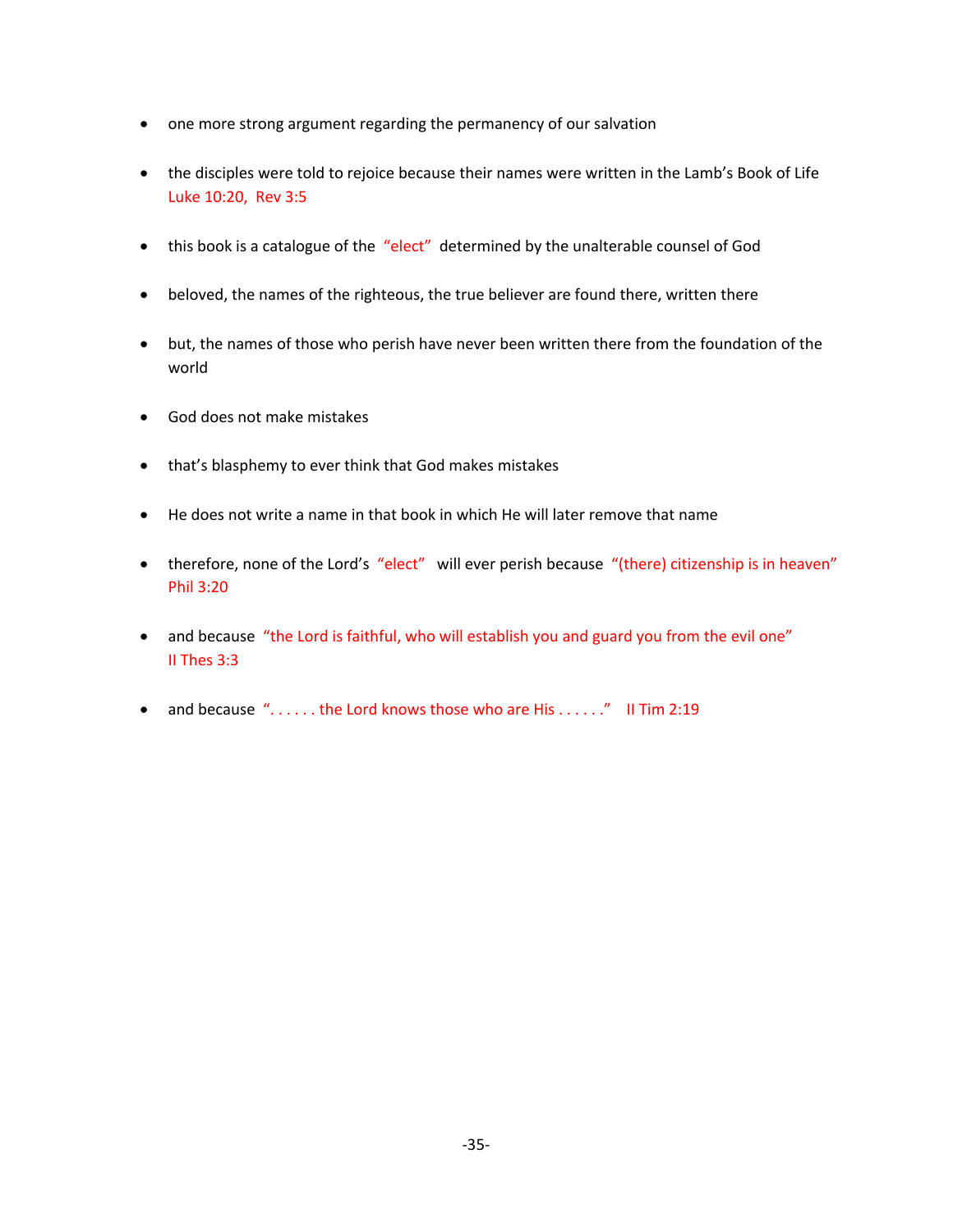### **In Closing:**

- all kinds of thoughts ran through my mind as to how to finish up our study of Calvinism
- you see, Calvinism is really a systematic theology of the sovereignty of God in relation to the redemption and the salvation of God's elect
- and though the sovereignty of God is difficult to fully comprehend and understand for the finite human mind regarding an infinite God's purposes, we cannot and must not reject it
- in other words, because of our inability to fully comprehend such great Biblical truths, we do not reject what Scripture clearly teaches
- thus, we submit ourselves to the authority and teaching of God's Word and be content not to fully understand
- turn with me please to Isa 55:8-9, Rom 11:33-36
- friends, this is where we began our study of **"The Doctrines of Grace"** reminding ourselves that our human reasoning is tainted by sin, thereby limiting our capacity to fully understand the infinite Triune God
- Psa 50:21; "(And) you thought that I was altogether like you"
- now, I'd like to share a couple more principles for application from our study of Calvinism
- if the true Calvinist is a sinner who has received God's grace and therefore seeks to live for God's glory, then the prophet Isaiah is the perfect example of a Calvinist
- to put it another way, if the essence of Calvinism is a passion for God's glory, then one could hardly come up with a better example than the prophet Isaiah
- turn with me please to Isa 6:1-8
- in the simplest of terms, what Isaiah saw was a vision of God's sovereignty
- enthroned in heaven is the God who rules all things
- and from His throne He issues His royal decrees, including His sovereign decree of election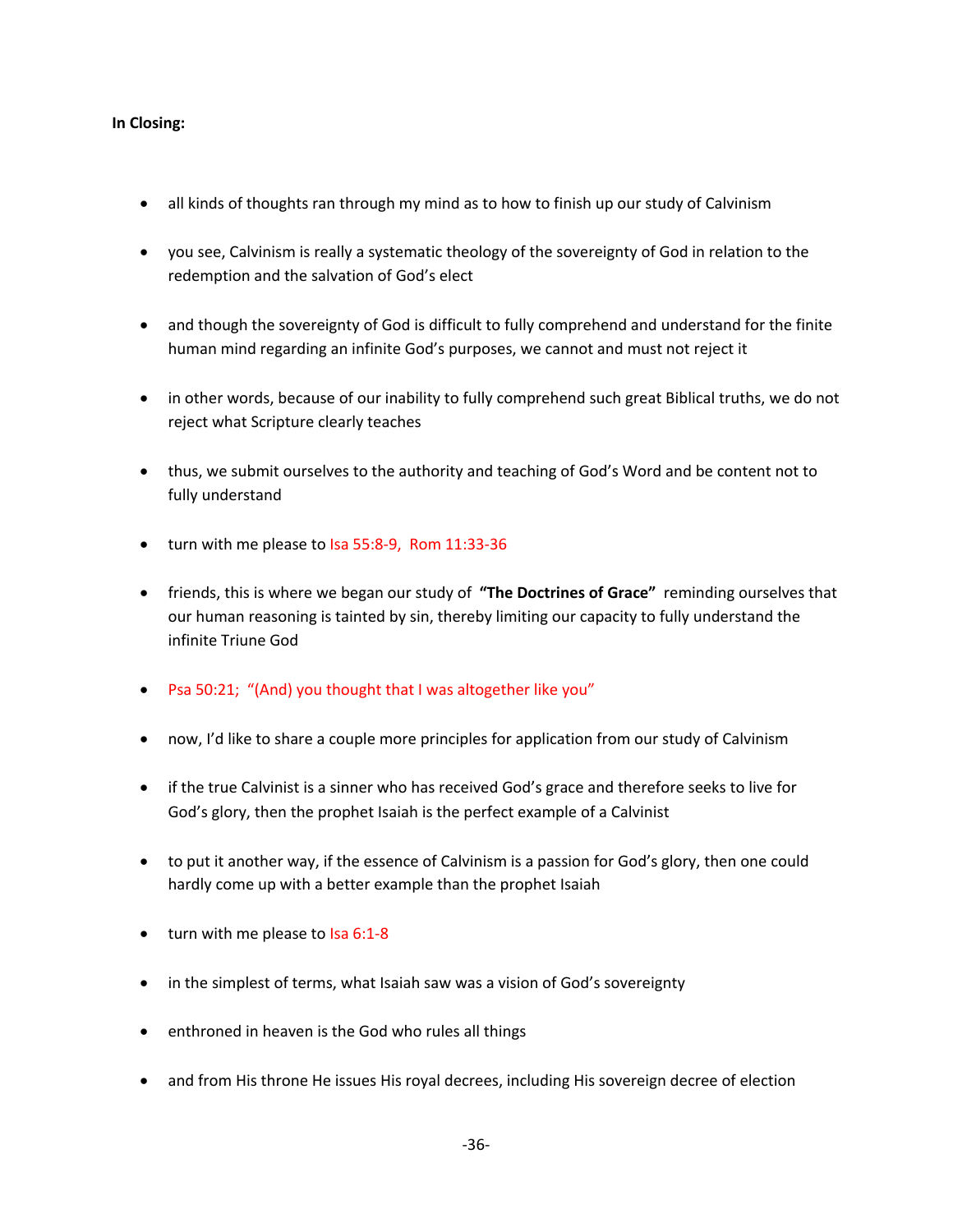- also from His throne room, God executes His sovereign plan of salvation
- drawing sinners to Himself by His efficacious and persevering grace
- it is not without reason that God's throne is known as  $\lq\ldots\ldots$  the throne of grace  $\ldots\ldots\lq$ Heb 4:16
- for all the grace defined by **"The Doctrines of Grace"** flow from God's heavenly throne
- loved ones, the way that God makes a **"Calvinist"** is by exposing them to their sin, and bringing that person into His throne room, there to bow before His supreme majesty, showering them with His grace
- and all of this is being done by His divine sovereignty, **without the aid of man**
- Sinclair Ferguson is the pastor of St. George's Church in Glasgow, Scotland
- before he returned to Scotland, he was Professor of Systematic Theology at Westminster Theological Seminary, in Philadelphia
- his students well remember how he would begin his course on theology
- he would say; "The goal of theology is the worship of God, the posture of theology is on one's knees, the mode of theology is repentance."
- the late James Montgomery Boice, pastor emeritus of Tenth Presbyterian Church in Philadelphia penned these words; "Since grace is the source of the life that is mine – and faith is a gift from on high – I'll boast in my Savior, all merit decline, and glorify God till I die."
- beloved, Calvinism teaches that in salvation God does for us what we cannot do for ourselves
- and that is true at every step of the way
- long before we could choose for God, the Father chose us in Christ
- when we were unable to remove our guilt, the Son died for our sins
- and when we would not come to God in faith, the Spirit of God drew us by His irresistible grace
- thus, Calvinism requires the sinner to accept God's sovereignty in salvation